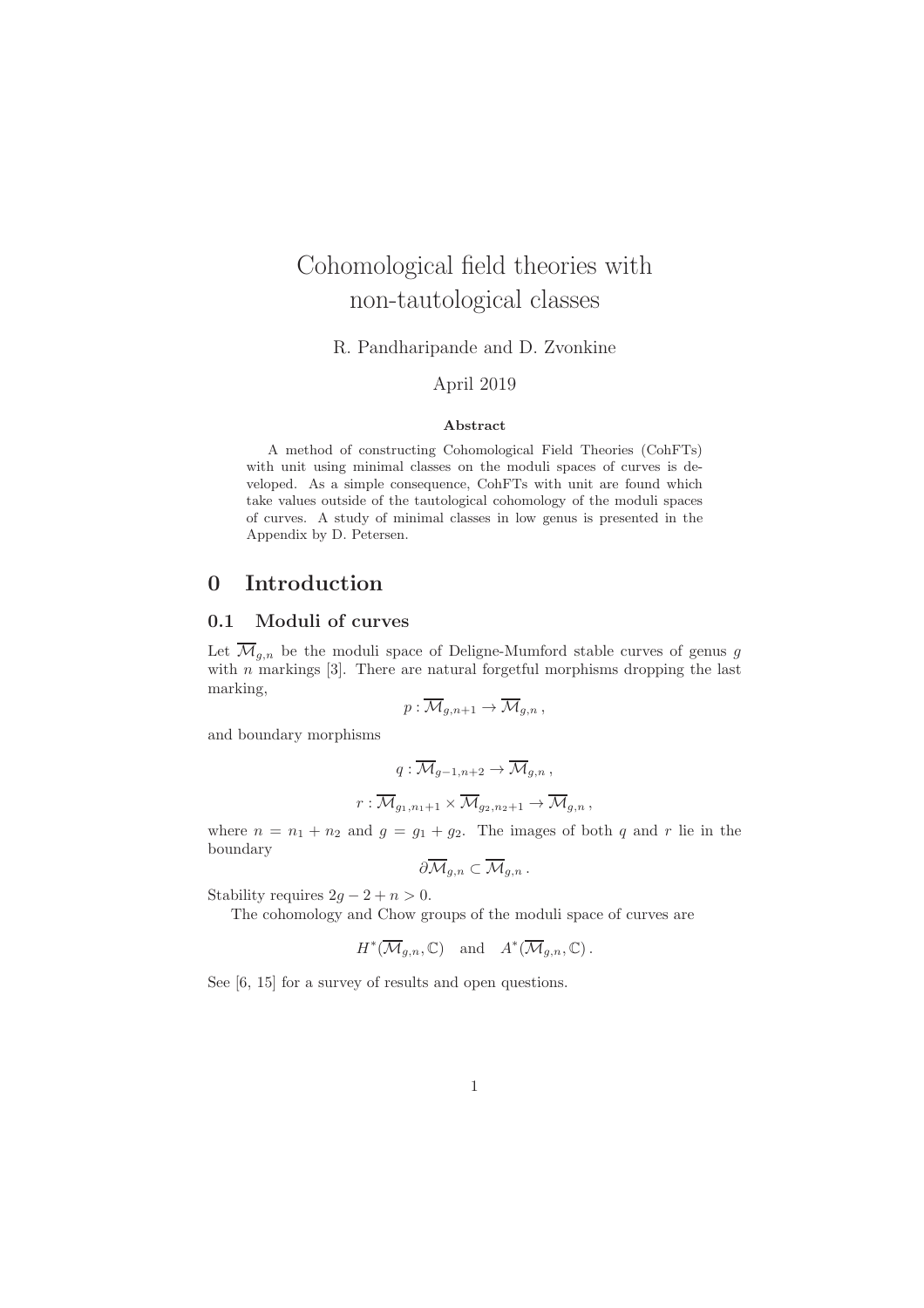#### 0.2 Cohomological field theories

The starting point for defining a Cohomological Field Theory [13] is a triple of data  $(V, \eta, 1)$  where

- $V = V_0 \oplus V_1$  is a finite dimensional C-vector space<sup>1</sup> with a Z<sub>2</sub>-grading,
- $\eta$  is an even nondegenerate quadratic form a non-degenerate 2-form on V which is symmetric on  $V_0$ , skew-symmetric on  $V_1$ , and satisfies

$$
\eta(V_0, V_1) = \eta(V_1, V_0) = 0,
$$

•  $1 \in V_0$  is a distinguished element.

Given a C-basis  $\{e_i\}$  of V, the symmetric form  $\eta$  can be written as a matrix

$$
\eta_{jk} = \eta(e_j, e_k) .
$$

The inverse matrix is denoted, as usual, by  $\eta^{jk}$ . We will only consider bases which respect the grading of  $V$ .

A Cohomological Field Theory consists of a system  $\Omega = (\Omega_{a,n})_{2a-2+n>0}$  of even tensors

$$
\Omega_{g,n}\in H^*(\overline{\mathcal{M}}_{g,n},\mathbb{C})\otimes (V^*)^{\otimes n}.
$$

The tensor  $\Omega_{g,n}$  associates a cohomology class in  $H^*(\overline{\mathcal{M}}_{g,n}, \mathbb{C})$  to vectors

$$
v_1,\ldots,v_n\in V
$$

assigned to the *n* markings. Let  $\Omega_{q,n}(v_1,\ldots,v_n)$  denote the associated cohomology class in  $H^*(\overline{\mathcal{M}}_{g,n}, \mathbb{C})$ . For vectors  $v_i \in V_{\overline{v}_i}$  of pure grading  $\overline{v}_i \in \{0,1\}$ , the even condition is

$$
\deg \Omega_{g,n}(v_1,\ldots,v_n)=\overline{v}_1+\cdots+\overline{v}_n \bmod 2,
$$

where deg denotes the cohomological degree in  $H^*(\overline{\mathcal{M}}_{g,n}, \mathbb{C})$ .

In order to define a Cohomological Field Theory, the system

$$
\Omega = (\Omega_{g,n})_{2g-2+n>0}
$$

must satisfy the CohFT axioms:

(i) Each tensor  $\Omega_{g,n}$  is  $S_n$ -invariant (in the Z<sub>2</sub>-graded sense) for the natural action of the symmetric group  $S_n$  on

$$
H^*(\overline{\mathcal{M}}_{g,n},\mathbb{C}) \otimes (V^*)^{\otimes n}
$$

obtained by simultaneously permuting the n marked points of  $\overline{\mathcal{M}}_{g,n}$  and the *n* factors of  $V^*$ .

<sup>&</sup>lt;sup>1</sup>Often CohFTs are defined over the field Q. However, for our examples here, we will require C.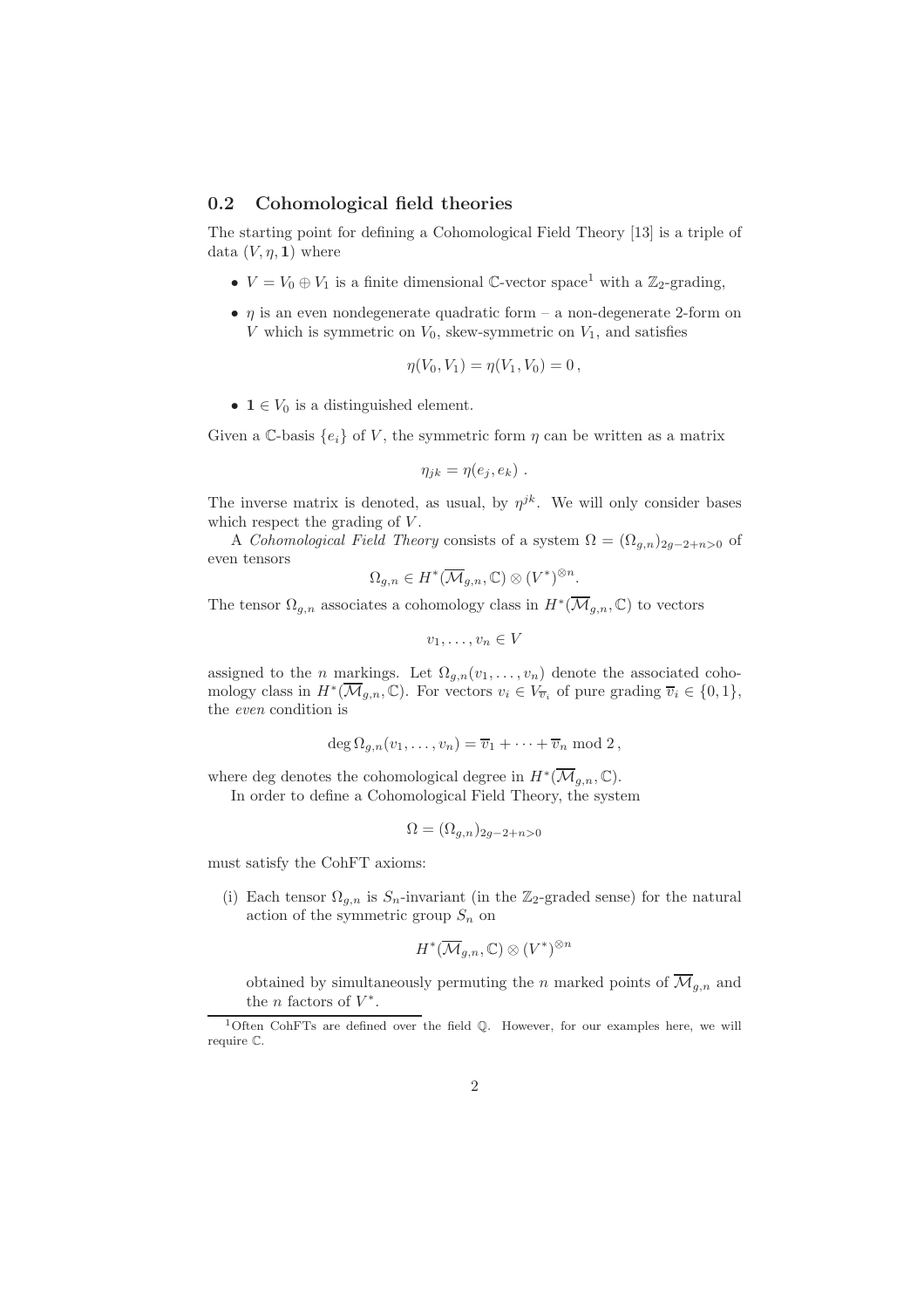(ii) The tensor  $q^*(\Omega_{g,n}) \in H^*(\overline{\mathcal{M}}_{g-1,n+2}, \mathbb{C}) \otimes (V^*)^{\otimes n}$ , obtained via pull-back by the boundary morphism

$$
q:\overline{\mathcal{M}}_{g-1,n+2}\to \overline{\mathcal{M}}_{g,n} ,
$$

is required to equal the contraction of  $\Omega_{q-1,n+2}$  by the bi-vector

$$
\sum_{j,k}\eta^{jk}e_j\otimes e_k
$$

inserted at the two identified points:

$$
q^{*}(\Omega_{g,n}(v_1,\ldots,v_n)) = \sum_{j,k} \eta^{jk} \Omega_{g-1,n+2}(v_1,\ldots,v_n,e_j,e_k)
$$

in  $H^*(\overline{\mathcal{M}}_{g-1,n+2}, \mathbb{C})$  for all  $v_i \in V$ .

The tensor  $r^*(\Omega_{g,n})$ , obtained via pull-back by the boundary morphism<sup>2</sup>

$$
r:\overline{\mathcal{M}}_{g_1,n_1+1}\times\overline{\mathcal{M}}_{g_2,n_2+1}\to\overline{\mathcal{M}}_{g,n},
$$

is similarly required to equal the contraction of  $\Omega_{g_1,n_1+1} \otimes \Omega_{g_2,n_2+1}$  by the same bi-vector:

$$
r^*(\Omega_{g,n}(v_1,\ldots,v_n)) = \sum_{j,k} \eta^{jk} \Omega_{g_1,n_1+1}(v_1,\ldots,v_{n_1},e_j) \otimes \Omega_{g_2,n_2+1}(e_k,v_{n_1+1},\ldots,v_n)
$$

in  $H^*(\overline{\mathcal{M}}_{g_1,n_1+1},\mathbb{C})\otimes H^*(\overline{\mathcal{M}}_{g_2,n_2+1},\mathbb{C})$  for all  $v_i\in V$ .

(iii) The tensor  $p^*(\Omega_{g,n})$ , obtained via pull-back by the forgetful map

$$
p:\overline{\mathcal{M}}_{g,n+1}\to\overline{\mathcal{M}}_{g,n}\,,
$$

is required to satisfy

$$
\Omega_{g,n+1}(v_1,\ldots,v_n,\mathbf{1})=p^*\Omega_{g,n}(v_1,\ldots,v_n)
$$

for all  $v_i \in V$ . In addition, the equality

$$
\Omega_{0,3}(v_1, v_2, \mathbf{1}) = \eta(v_1, v_2)
$$

is required for all  $v_i \in V$ .

Definition 1 A system  $\Omega = (\Omega_{a,n})_{2a-2+n>0}$  of tensors

$$
\Omega_{g,n} \in H^*(\overline{\mathcal{M}}_{g,n}, \mathbb{C}) \otimes (V^*)^{\otimes n}
$$

satisfying  $(i)$ ,  $(ii)$ , and  $(iii)$  is called a Cohomological Field Theory (CohFT) with unit.

<sup>&</sup>lt;sup>2</sup>Here, we assume the  $n_1$  markings of first factors are  $\{1, \ldots, n_1\}$  and the  $n_2$  markings of the second factor are  $\{n_1 + 1, \ldots, n_1 + n_2 = n\}$ . Such a marking distribution can always be achieved by  $S_n$ -action (with a possible sign change due to the grading).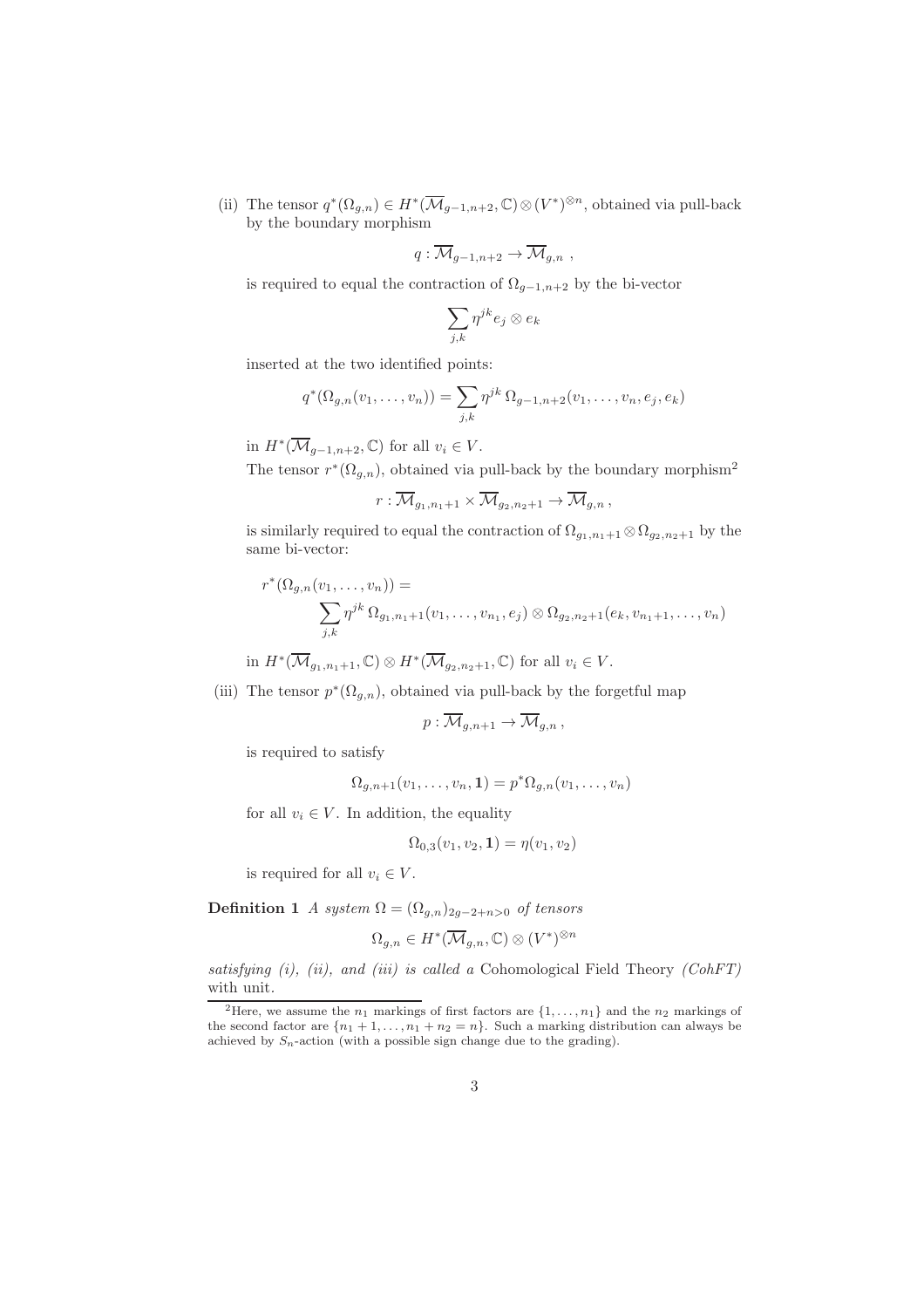The simplest example of a Cohomological Field Theory with unit is given by the trivial CohFT,

 $V = V_0 = \mathbb{Q}, \quad \eta(1,1) = 1, \quad \mathbf{1} = 1, \quad \Omega_{g,n}(1,\ldots,1) = 1 \in H^0(\overline{\mathcal{M}}_{g,n}, \mathbb{C}).$ 

A more interesting example is given by the total Chern class

$$
c(\mathbb{E}) = 1 + \lambda_1 + \ldots + \lambda_g \in H^*(\overline{\mathcal{M}}_{g,n}, \mathbb{C})
$$

of the rank g Hodge bundle  $\mathbb{E} \to \overline{\mathcal{M}}_{g,n}$ ,

$$
V = V_0 = \mathbb{Q}, \ \ \eta(1,1) = 1, \ \ 1 = 1, \ \ \Omega_{g,n}(1,\ldots,1) = c(\mathbb{E}) \in H^*(\overline{\mathcal{M}}_{g,n},\mathbb{C}).
$$

**Definition 2** For a CohFT  $\Omega = (\Omega_{q,n})_{2q-2+n>0}$ , the topological part  $\omega$  of  $\Omega$ is defined by

$$
\omega_{g,n} = [\Omega_{g,n}]^0 \in H^0(\overline{\mathcal{M}}_{g,n}, \mathbb{C}) \otimes (V^*)^{\otimes n}.
$$

The topological (or degree 0) part  $\lceil \cdot \rceil^0$  of  $\Omega$  is simply obtained from the canonical summand projection

$$
[ ]^{0}: H^{*}(\overline{\mathcal{M}}_{g,n}, \mathbb{C}) \to H^{0}(\overline{\mathcal{M}}_{g,n}, \mathbb{C}).
$$

If  $\Omega$  is a CohFT with unit, then  $\omega$  is also a CohFT with unit. The topological part of the CohFT obtained from the total Chern class of the Hodge bundle is the trivial CohFT.

A Topological Field Theory (TopFT) with unit is a CohFT  $\theta$  with unit of the form

$$
\left\{\,\theta_{g,n}\in H^0(\overline{\mathcal{M}}_{g,n},\mathbb{C})\otimes (V^*)^n\,\right\}_{2g-2+n>0}.
$$

The topological part of a CohFT with unit is a TopFT with unit.

### 0.3 Tautological cohomology

The subrings of tautological classes on the moduli spaces of curves,

$$
RH^*(\overline{\mathcal{M}}_{g,n},\mathbb{C})\subset H^*(\overline{\mathcal{M}}_{g,n},\mathbb{C}),
$$

have been extensively studied — see [6, 9, 12, 17] for definitions, generators, and Pixton's conjectured set of relations.

**Definition 3** A CohFT  $\Omega$  takes the value  $\gamma \in H^*(\overline{\mathcal{M}}_{g,n}, \mathbb{C})$  if  $\gamma$  lies in the image of

$$
\Omega_{g,n}: V^{\otimes n} \to H^*(\overline{\mathcal{M}}_{g,n}, \mathbb{C})\,.
$$

As a consequence of the Givental-Teleman classification [7, 8, 25], all semisimple CohFTs with unit take values in the tautological cohomology of the moduli spaces of curves.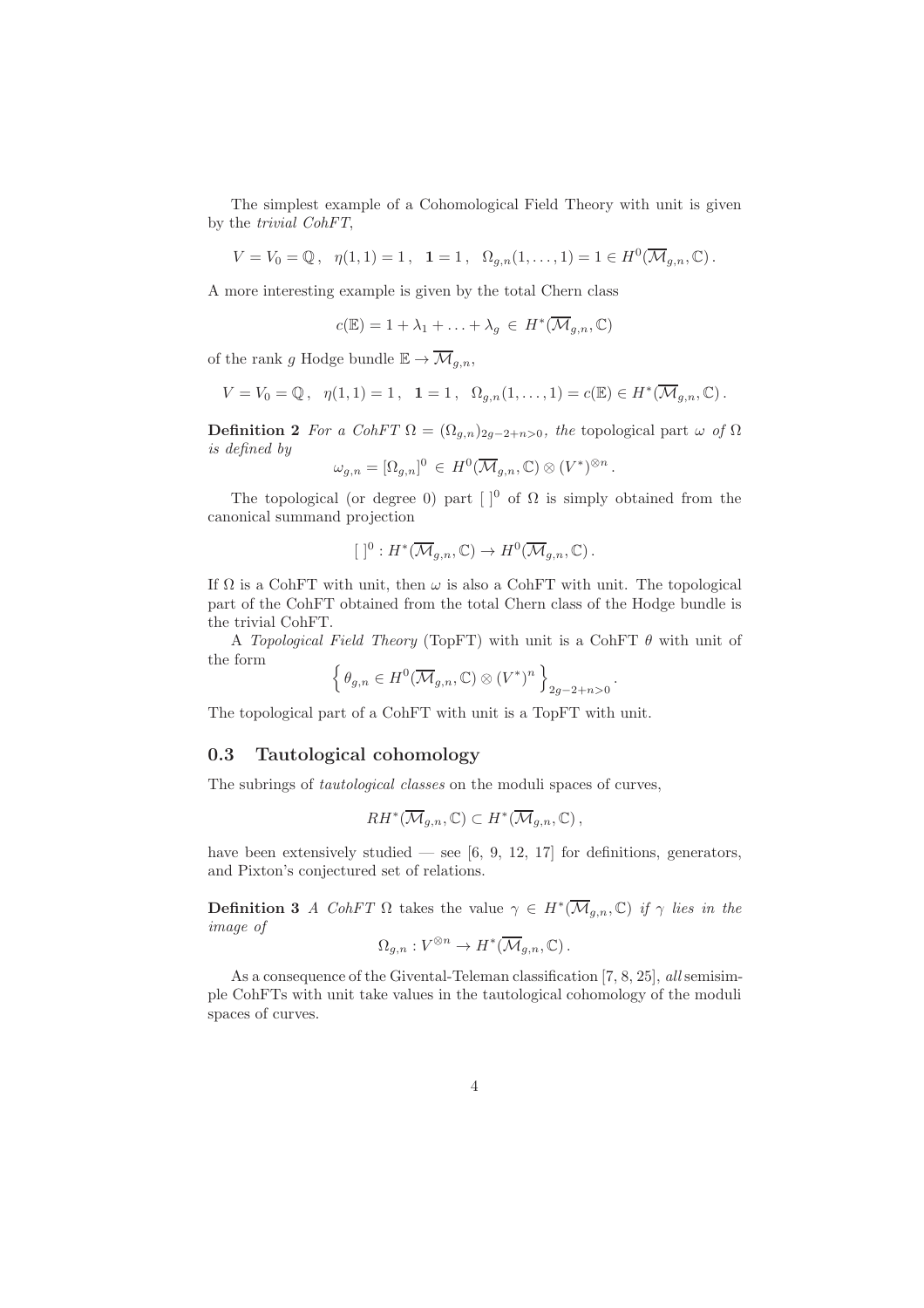#### 0.4 Constructions

There are several constructions of CohFTs with unit — Gromov-Witten theory, Witten's r-spin class, and the Chern characters of the Verlinde bundle all define CohFTs with unit, see [14, 16, 17, 18]. Moreover, once a CohFT is found, others can be constructed via the action of the Givental group, see [17, 23, 25].

Our perspective here is different. We would like to construct CohFTs by hand. The task is difficult since an infinite amount of compatibility (involving all higher genera) is required. Our first result concerns minimal classes.

**Definition** 4 A class  $\gamma \in H^*(\overline{\mathcal{M}}_{g,n}, \mathbb{C})$  is minimal if

 $q^*(\gamma) = 0$  and  $r^*(\gamma) = 0$ 

for all boundary maps to  $\overline{\mathcal{M}}_{q,n}$  of type q and r.

In other words,  $\gamma \in H^*(\overline{\mathcal{M}}_{g,n}, \mathbb{C})$  is minimal if the restriction of  $\gamma$  to every boundary component of  $\overline{\mathcal{M}}_{g,n}$  vanishes. For example, the Poincaré dual of a point in  $H^{2(3g-3+n)}(\overline{\mathcal{M}}_{g,n}, \mathbb{C})$  is always a minimal class.

**Definition 5** A minimal class  $\gamma \in H^*(\overline{\mathcal{M}}_{g,n}, \mathbb{C})$  satisfies the parity condition if the cohomological degree of  $\gamma$  and the number n of marked points have the same parity.

**Theorem 6** Let  $\gamma \in H^*(\overline{\mathcal{M}}_{g,n}, \mathbb{C})$  be a minimal class that satisfies the parity condition. Then there exists a CohFT with unit  $\Omega^{\gamma}$  which takes the value  $\gamma$ .

More precisely, for every minimal class  $\gamma$  satisfing the parity condition, we construct a canonical CohFT  $\Omega^{\gamma}$  taking the value  $\gamma$ .

There exist non-tautological cohomology classes on the moduli space of curves. The simplest is perhaps

$$
0 \neq \phi \in H^{11,0}(\overline{\mathcal{M}}_{1,11}, \mathbb{C}) \stackrel{\sim}{=} \mathbb{C}
$$

defined via the discriminant modular form, see [6, Section 2] for an exposition. Since  $\phi$  is a class of odd cohomological degree,

$$
\phi \notin RH^*(\overline{\mathcal{M}}_{1,11},\mathbb{Q})\,.
$$

Since no boundary component of  $\overline{\mathcal{M}}_{1,11}$  has nonvanishing odd cohomology,  $\phi$  is a minimal class (which also satisfies the parity condition).

Corollary 7 The CohFT with unit  $\Omega^{\phi}$  takes values outside of the tautological cohomology of the moduli spaces of curves.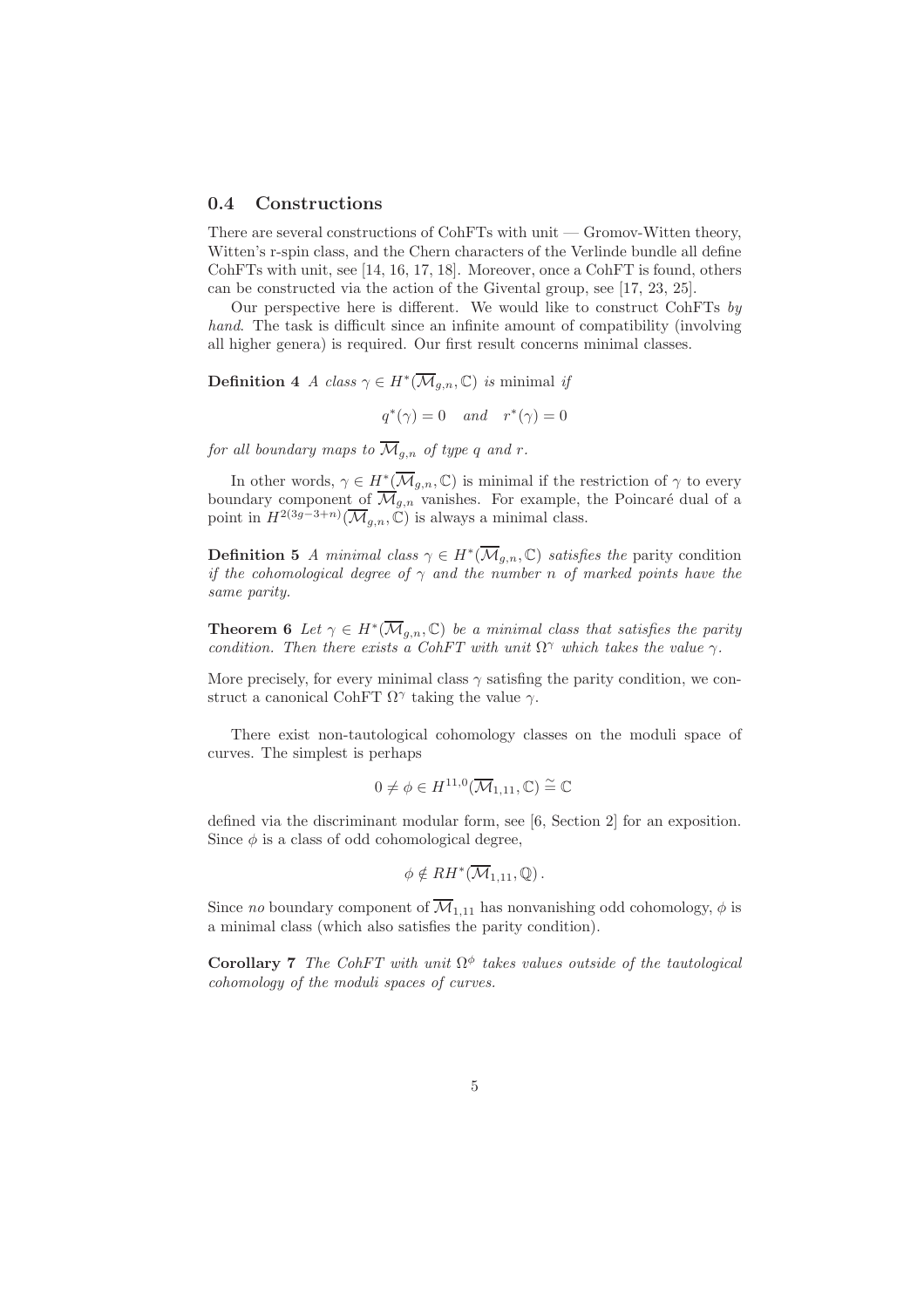The CohFT  $\Omega^{\phi}$  is the first known example of a CohFT with unit taking non-tautological values. Whether the Gromov-Witten theory of a nonsingular projective variety  $X$  can ever take non-tautological values is an interesting question. For semisimple  $X$ , the Gromov-Witten CohFT must take values in the tautological ring. Perhaps the simplest non-semisimple variety  $X$  is a curve of higher genus. However, the CohFTs obtained from the Gromov-Witten theories of target curves have been proven to take values in tautological cohomology by Janda [11].

On the other hand, the Gromov-Witten theory of a nonsingular projective variety X may produce classes outside of the tautological ring

$$
R^*(\overline{\mathcal{M}}_{g,n},\mathbb{C}) \subset A^*(\overline{\mathcal{M}}_{g,n},\mathbb{C})
$$

in Chow. Simple examples can be found in the case of higher genus target curves X. The class of the moduli point<sup>3</sup>

$$
[X, p_1, \ldots, p_n] \in A_0(\overline{\mathcal{M}}_{g,n}, \mathbb{C})
$$

occurs as push-forward to  $\overline{\mathcal{M}}_{q,n}$  of

$$
\prod_{i=1}^n \mathrm{ev}_i^*(p_i) \, \cap \, \big[\overline{\mathcal{M}}_{g,n}(X,[X])\big]^{vir} \in A_0(\overline{\mathcal{M}}_{g,n}(X,[X]),\mathbb{C})\,.
$$

However, the virtual class has the possibility of being better behaved in cohomology.

### 0.5 Minimal classes of even degree

Minimal classes have played an important role in the study of the tautological ring. For example, the tautological class,

$$
\lambda_g \lambda_{g-1} \in H^{4g-2}(\overline{\mathcal{M}}_g, \mathbb{C}),
$$

which appears in the socle evaluation of  $RH^*(\mathcal{M}_g)$  for  $g\geq 2$ , is well-known to be minimal.

While we expect the existence of *non-tautological* minimal classes of even cohomological degree, we do not know any examples at the moment. Since all of the even degree cohomology in genus 1 is tautological [19], non-tautological minimal classes of even degree do *not* exist on  $\overline{\mathcal{M}}_{1,n}$ . D. Petersen has provided a proof of the non-existence of non-tautological minimal classes of even degree on  $\overline{\mathcal{M}}_{2,n}$  which appears in the Appendix. So the search for non-tautological minimal classes of even degree should start in genus 3.

<sup>&</sup>lt;sup>3</sup>Moduli points are known not to be always tautological in  $\overline{\mathcal{M}}_{g,n}$ . For example, since  $\overline{\mathcal{M}}_{1,11}$ has a holomorphic differential form, moduli points of  $\overline{\mathcal{M}}_{1,11}$  are not always tautological by [24].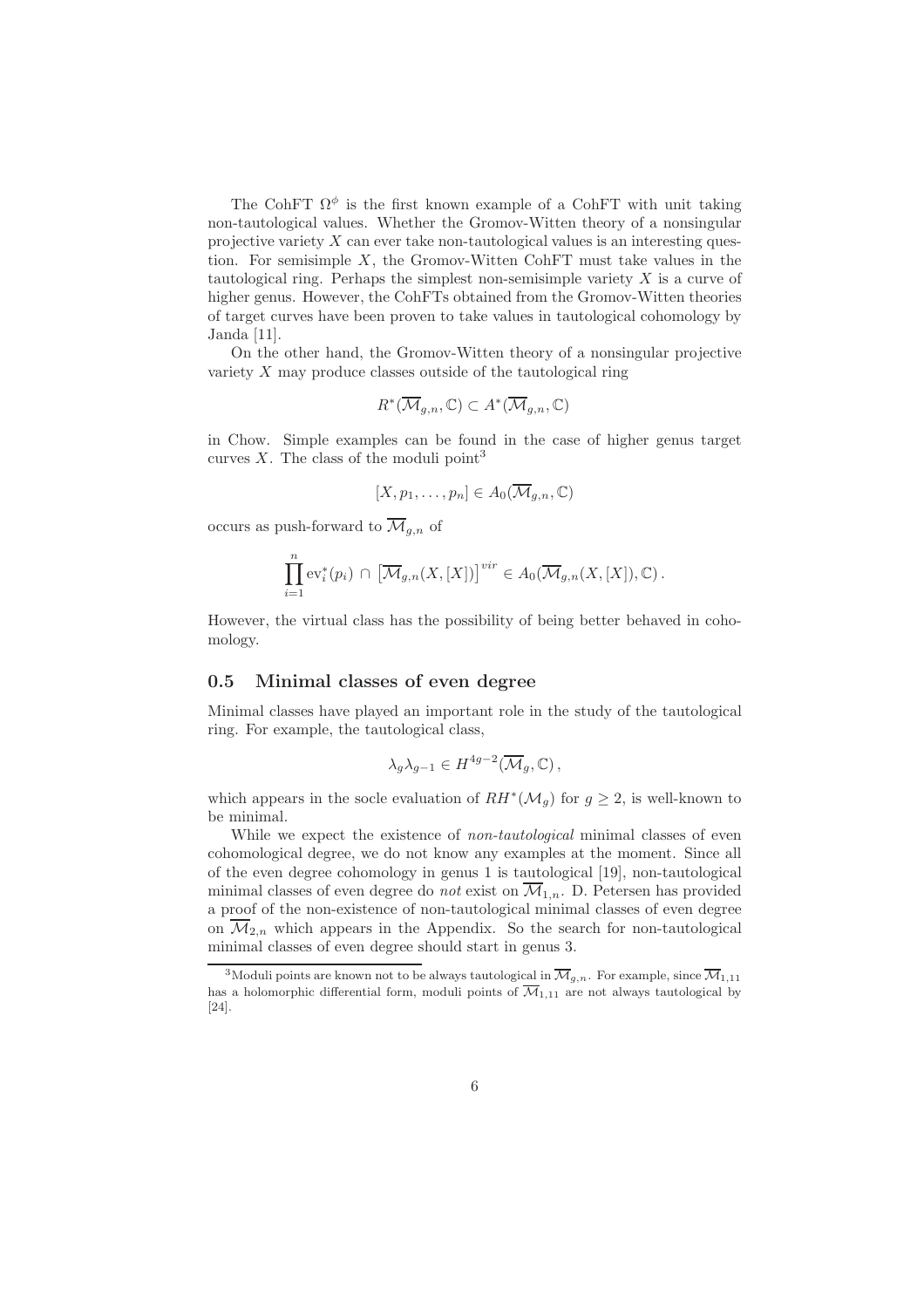### 0.6 Acknowledgments

The construction presented here was found in Paris (at Café Nuance) in preparation for the colloquium of R.P. at Jussieu in December 2017. The results were also discussed at the conference *Hurwitz cycles on the moduli of curves* at Humboldt University in Berlin in February 2018 (organized with G. Farkas). We thank J. Schmitt for discussions about minimal classes and D. Petersen for contributing the Appendix on minimal classes in low genus.

R.P. was partially supported by SNF grant 200021-143274, ERC grant AdG-320368-MCSK, SwissMAP, and the Einstein Stiftung. D.Z. was partially supported by the grant ANR-18-CE40-0009 (ENUMGEOM).

The project has received funding from the European Research Council (ERC) under the European Union Horizon 2020 research and innovation programme (grant No. 786580).

# 1 Construction of  $\Omega^{\gamma}$

Let  $\gamma \in H^*(\overline{\mathcal{M}}_{h,m}, \mathbb{C})$  be a minimal class satisfying the parity condition. The parity condition implies  $(h, m) \neq (0, 3)$ . Then, since  $\gamma$  is minimal, the cohomological degree of  $\gamma$  must be positive,

$$
\gamma \in H^{>0}(\overline{\mathcal{M}}_{h,m}, \mathbb{C}), \quad (h, m) \neq (0, 3).
$$

To construct a canonical CohFT with unit  $\Omega^{\gamma}$  which takes the value  $\gamma$ , we start with the topological field theory  $\omega^{\gamma}$  associated with the Frobenius algebra structure of  $H^*(X,\mathbb{C})$ , where X is a genus m curve<sup>4</sup>. We then modify  $\omega^{\gamma}$  by hand by adding higher degree classes to obtain  $\Omega^{\gamma}$ . We begin with a careful description of  $\omega^{\gamma}$ .

### 1.1 State space

The state space  $(V, \eta, 1)$  of both  $\Omega^{\gamma}$  and  $\omega^{\gamma}$  is described as follows.

• Let V be the  $\mathbb{Z}_2$ -graded C-vector space of dimension  $2m + 2$  with basis given by the vectors

$$
a, b_1, b_2, \dots, b_m, c_1, c_2, \dots, c_m, d. \tag{1}
$$

and grading  $\overline{a} = \overline{d} = 0$ ,  $\overline{b_i} = \overline{c_i} = 1$ .

• Let  $\eta$  be the non-degenerate graded-symmetric 2-form on V defined by

$$
\eta(a,d) = \eta(d,a) = 1\,,\ \ \eta(b_i,c_i) = -\eta(c_i,b_i) = 1\,,
$$

and  $\eta$  vanishes on all other pairs of basis vectors.

<sup>&</sup>lt;sup>4</sup>The TopFT  $\omega^{\gamma}$  depends only on  $m$  — the number of markings of the moduli space associated to  $\gamma$ . In Section 2.2, we will use the notation  $\omega^m$  for  $\omega^{\gamma}$ .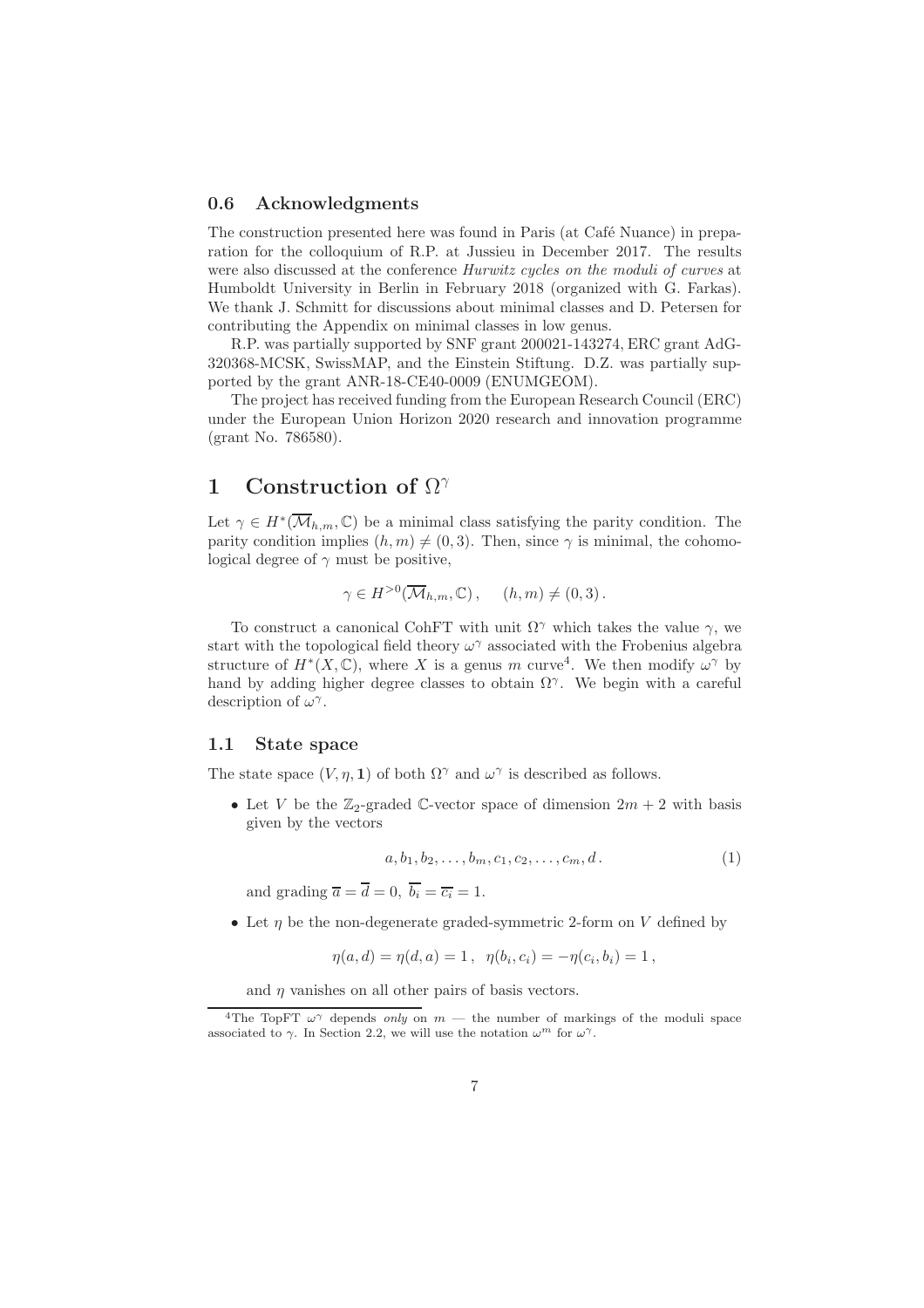• Let  $1 = a$ .

Let B be the set of  $2m + 2$  basis vectors (1). The span of

$$
a,b_1,\ldots,b_m
$$

in V is a maximal isotropic subspace with respect to  $n$ . We will use the notation

$$
\eta(v_1, v_2) = \langle v_1, v_2 \rangle.
$$

The bi-vector dual to  $\eta$  can be written explicitly as

$$
a\otimes d + d\otimes a - \sum_{i=1}^{m} (b_i\otimes c_i - c_i\otimes b_i).
$$
 (2)

#### 1.2 The algebra structure

The vector space V carries an algebra structure given by the following multiplication rules.

- $\bullet$  *a* is the (left and right) unit of the algebra,
- $b_i \star c_i = -c_i \star b_i = d$ ,
- all pairwise products of basis elements vanish, except in the two cases above.

Because the above algebra is isomorphic to the cohomology algebra of a genus m surface, there is a natural Z-grading which lifts the  $\mathbb{Z}_2$ -grading:

$$
\overline{a}=0\,,\quad \overline{b_i}=\overline{c_i}=1\,,\quad \overline{d}=2\,.
$$

**Remark 8** The algebra structure on  $V$  is not semisimple. Indeed, all elements of the basis B except a are nilpotents.

# 1.3 The values of  $\omega^{\gamma}$

Since  $\omega_{g,n}^{\gamma}$  takes values in  $H^{0}(\mathcal{M}_{g,n},\mathbb{C})$  which is canonically  $\mathbb{C}$ , we view the values of  $\omega_{g,n}^{\gamma}$  as complex numbers.

**Proposition 9** The TopFT  $\omega^{\gamma}$  has the following evaluation on basis elements of  $\mathcal B$ .

• In genus 
$$
g = 0
$$
,  $\omega_{0,n}^{\gamma}(d, \underbrace{a, \ldots, a}_{n-1}) = 1$  and  

$$
\omega_{0,n}^{\gamma}(b_i, c_i \underbrace{a, \ldots, a}_{n-2}) = 1 \text{ for } 1 \leq i \leq m.
$$

The evaluations obtained from these by permuting the entries are equal to 1 or −1 as determined by the grading. All other evaluations vanish.

- In genus  $g = 1, \omega_{1,n}^{\gamma}(a, \ldots, a) = 2 2m$  and all other evaluations vanish.
- In genus  $g \geq 2$ , all evaluations vanish,  $\omega_{g,n}^{\gamma} = 0$ .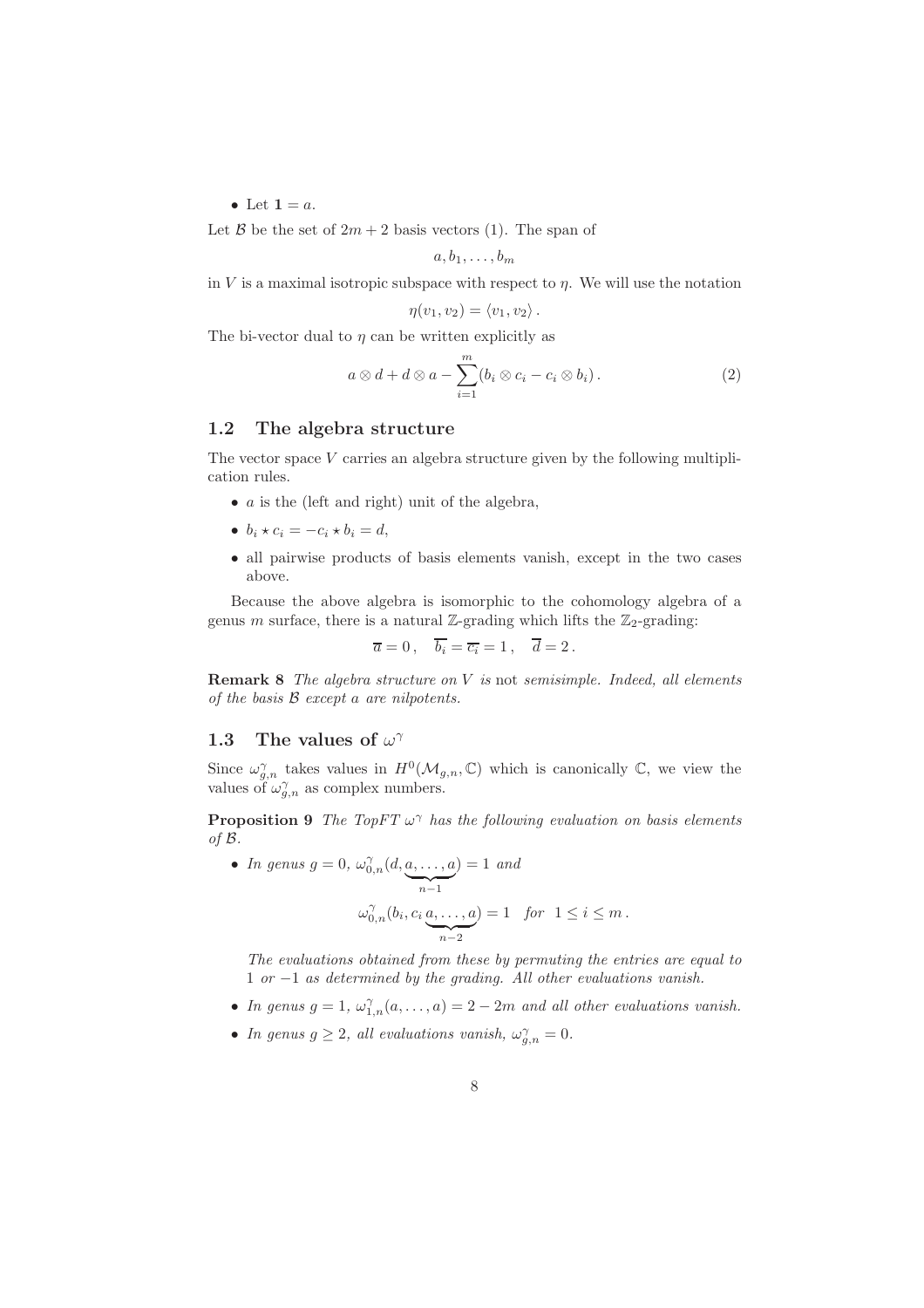**Proof.** By the axioms of a TopFT, the genus 0 evaluation  $\omega_{0,n}^{\gamma}(v_1,\ldots,v_n)$  is equal to  $\eta(v_1 \star \cdots \star v_n, 1)$ , which is the coefficient of d in the product  $v_1 \star \cdots \star v_n$ . Using the Z-grading of the algebra, the coefficient vanishes unless the sum of the gradings of  $v_1, \ldots, v_n$  equals 2, whence the result.

For the higher genus cases, we evaluate the 0-cohomology class  $\omega_{g,n}^{\gamma}(v_1,\ldots,v_n)$ on a point of the moduli space that corresponds to a genus  $g$  curve with  $g$  nonseparating nodes, in other words, a rational curve with  $g$  pairs of identified points. Using the genus 0 case, only one node is possible without vanishing, therefore  $\omega^{\gamma}$  vanishes for  $g \geq 2$ . The factor  $2-2m$  (the Euler characteristic of a genus m curve) in the  $q = 1$  case occurs via CohFT axiom (ii) and the definition of the symmetric form  $\eta$  and its inverse bi-vector.

### 1.4 Full CohFT  $\Omega^{\gamma}$

Recall  $\gamma \in H^*(\overline{\mathcal{M}}_{h,m}, \mathbb{C})$  is a minimal class satisfying

$$
\gamma \in H^{>0}(\overline{\mathcal{M}}_{h,m}, \mathbb{C}), \quad (h, m) \neq (0, 3).
$$

We also assume that  $\gamma$  satisfies the parity condition: deg  $\gamma$  has the same parity as the number of points m.

**Definition 10** The values of the full CohFT  $(\Omega_{g,n}^{\gamma})_{2g-2+n>0}$  on basis vectors from B are defined by the following rules.

• Let  $g = h$  and  $n \geq m$ . Let  $p : \overline{\mathcal{M}}_{h,n} \to \overline{\mathcal{M}}_{h,m}$  be the forgetful map. Then we have

$$
\Omega_{g,n}^{\gamma}(b_1, b_2, \dots b_m, \underbrace{a, \dots, a}_{n-m}) = p^* \gamma.
$$
 (3)

- The evaluations obtained from the above by permutations of the entries are equal to  $p^* \gamma$  or  $-p^* \gamma$  according to the grading.
- In all other cases, namely, either  $g \neq h$ , or  $g = h$ , but  $n < m$ , or  $g = h$ and  $n \geq m$ , but the basis vectors on which  $\Omega^{\gamma}$  is evaluated are not obtained by a permutation of  $(3)$ , we have

$$
\Omega_{g,n}^{\gamma}(v_1,\ldots,v_n)=\omega_{g,n}^{\gamma}(v_1,\ldots,v_n).
$$

The parity condition deg  $\gamma = m \mod 2$  implies that the tensor  $\Omega_{g,n}^{\gamma}$  is even. Certainly  $\Omega^{\gamma}$  takes the value  $\gamma$  since, by definition,

$$
\Omega_{h,m}^{\gamma}(b_1,\ldots,b_m)=\gamma\in H^*(\overline{\mathcal{M}}_{h,m},\mathbb{C}).
$$

To complete the proof of Theorem 6, we must check that  $\Omega^{\gamma}$  satisfies all of the required axioms for a CohFT with unit. CohFT axiom (i), invariance under the symmetric group, and CohFT axiom (iii), compatibility with the forgetful map p, both follow immediately from the construction.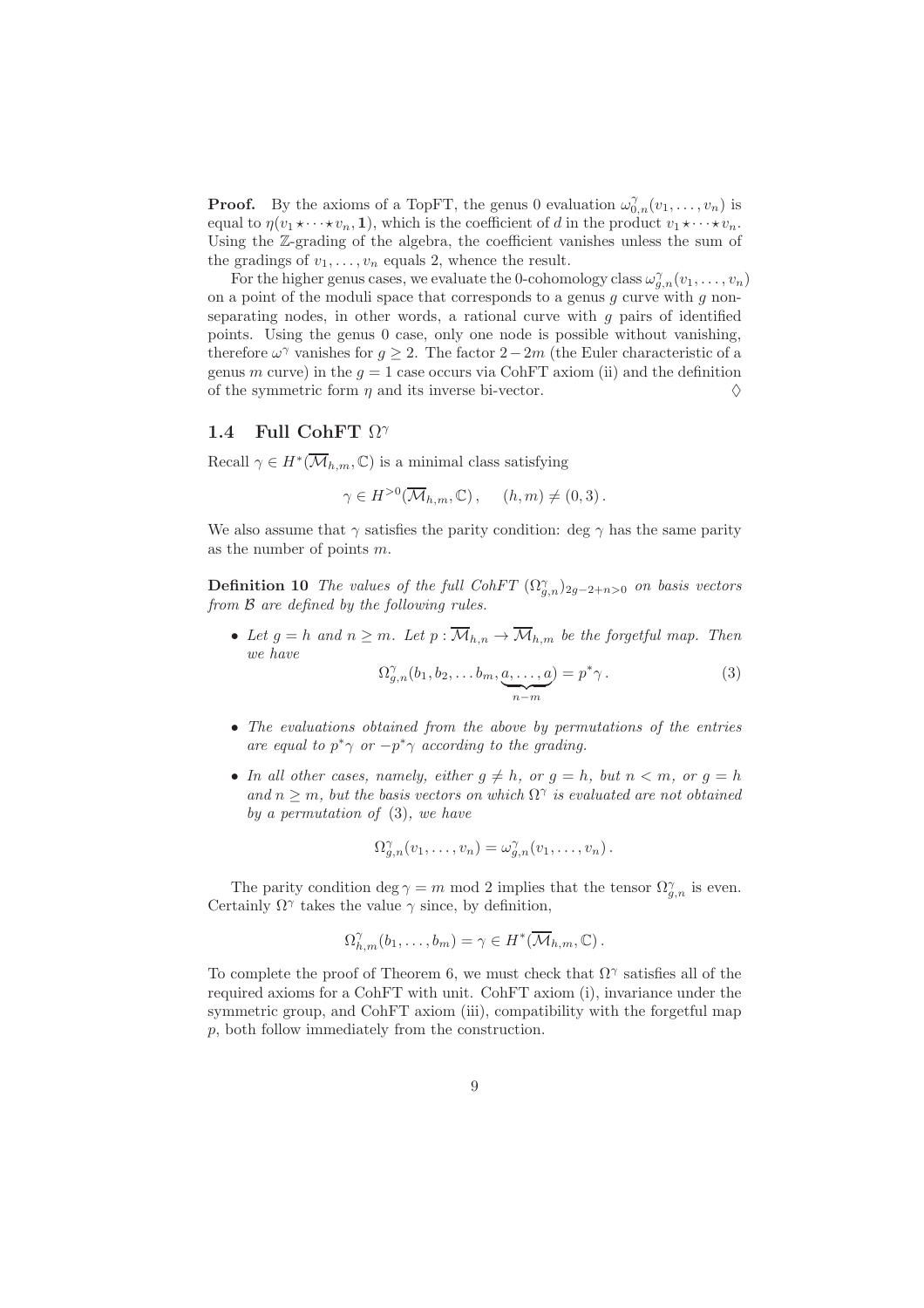### 1.5 CohFT axiom (ii) for  $\Omega^{\gamma}$

Our first remark is that (3) of Definition 10 can be rewritten equivalently as

$$
\Omega_{g,n}^{\gamma}(b_1,\ldots,b_m,\underbrace{a,\ldots,a}_{n-m})=\omega_{g,n}^{\gamma}(b_1,\ldots,b_m,\underbrace{a,\ldots,a}_{n-m})+p^*\gamma.
$$

Indeed,  $\omega_{g,n}^{\gamma}(b_1,\ldots,b_m,a,\ldots,a_n)$  $\sum_{n-m}$  $= 0$  for all g and n as shown in Proposition 9.

(If  $g \geq 2$  then all correlators vanish. If  $g = 0$  we need either a d-insertion or a b- and a c-insertion to get a nonvanishing correlator, which we don't have here. Finally, if  $g = 1$  a nonvanishing correlator has a-insertions only. This could be the case here if  $m = 0$ . But since  $\gamma$  is a cohomology class in  $\overline{\mathcal{M}}_{h,m}$ , the case  $h = 1, m = 0$  is ruled out.)

In order to check CohFT axiom (ii) for  $\Omega^{\gamma}$ , we must prove the compatibility of  $\Omega^{\gamma}$  under pull-back for the boundary morphisms of type q and r. Since CohFT axiom (ii) holds for  $\omega^{\gamma}$ , we must only study the effect of the correction term  $p^*(\gamma)$ .

Consider first the boundary morphism

$$
q:\overline{\mathcal{M}}_{g-1,n+2}\to \overline{\mathcal{M}}_{g,n}.
$$

There are two cases where the correction term has the possibility of appearing:

- If  $g 1 = h$ , the correction term could appear in the left-hand side. However CohFT axiom (ii) with the bi-vector (2) includes basis elements of type  $c$  or  $d$  at one of the last two markings, while the correction term only appears when all basis elements are of types  $a$  and  $b$ . So the correction never appears and the compatibility holds.
- If  $g = h, n \geq m$ , the correction term appears in the right-hand side whenever the markings  $(v_1, \ldots, v_n)$  are a permutation of

$$
(b_1, b_2, \ldots, b_m, \underbrace{a, \ldots, a}_{n-m})
$$
.

Then  $q^*(\Omega_{h,n}^{\gamma}(v_1,\ldots,v_n))$  vanishes since  $\gamma$  is minimal. Thus the minimality of  $\gamma$  ensures that the compatibility still holds.

Consider next the boundary morphism

$$
r:\overline{\mathcal{M}}_{g_1,n_1+1}\times\overline{\mathcal{M}}_{g_2,n_2+1}\to\overline{\mathcal{M}}_{g,n},
$$

where  $n = n_1 + n_2$  and  $g = g_1 + g_2$ .

On the right-hand side, the correction term appears in

$$
\Omega^{\gamma}_{h,n}(b_1,\ldots,b_m,\underbrace{a,\ldots,a}_{n-m})
$$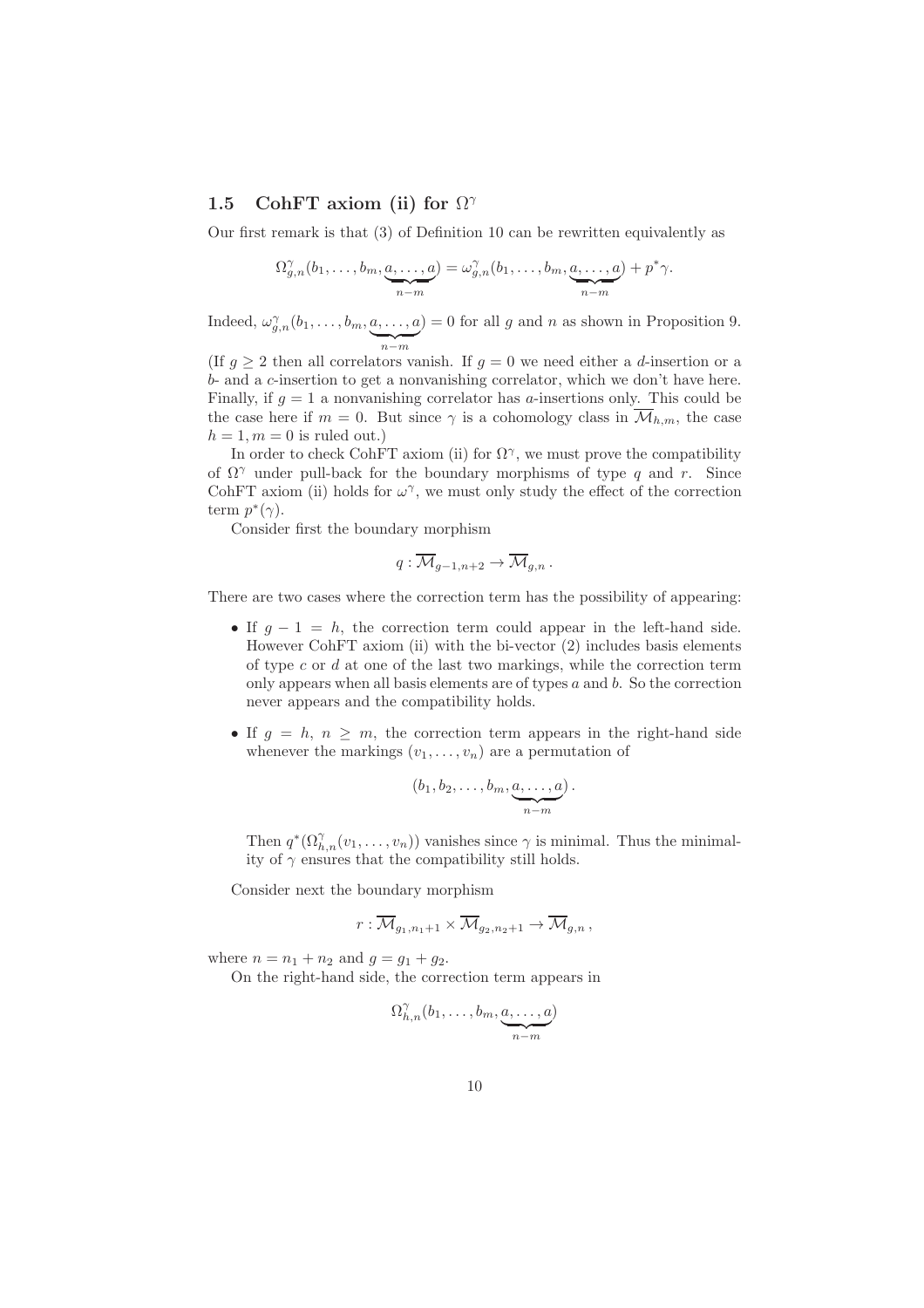and terms obtained from this by permutations of entries. We enumerate the cases where the correction term appears on the left-hand side as follows. Using Proposition 9, there are exactly four cases, up to permuting the  $n_1$  entry vectors of the first factor and the  $n_2$  entry vectors in the second factor. In the formulas below, a vector with a hat denotes a skipped entry, while an underlined vector originates from the sum  $\sum \eta^{jk} e_j \otimes e_k$ :

•  $\Omega_{h,n_1+1}^{\gamma}(b_1,\ldots,b_m,a,\ldots,a)$  $\sum_{n_1-m}$  $(a, a) \times \Omega_{0,n_2+1}^{\gamma}(\underline{d},a,\ldots,a)$  $\overbrace{ n_2 }$ ), •  $\Omega_{h,n_1+1}^{\gamma}(b_1,\ldots,\widehat{b}_i,\ldots,b_m,a,\ldots,a)$  $\sum_{n_1-m+1}$  $\left(\frac{b_i}{b_i}\right) \times \Omega_{0,n_2+1}^{\gamma}(\underline{c_i},b_i,\underline{a},\ldots,\underline{a})$  $\sum_{n_2-1}$ ), •  $\Omega_{0,n_1+1}^{\gamma}(a,\ldots,a)$  $\overbrace{ }^{n_1}$  $(a, \underline{d}) \times \Omega_{h,n_2+1}^{\gamma}(\underline{a},b_1,\ldots,b_m,\underline{a},\ldots,\underline{a})$  $\sum_{n_2-m}$ ), •  $\Omega_{0,n_1+1}^{\gamma}(b_i,a,\ldots,a)$  $\sum_{n_1-1}$  $, \underline{c_i}, \Delta \times \Omega_{h,n_2+1}^{\gamma}(\underline{b_i},b_1,\ldots,\widehat{b_i},\ldots,b_m,\underline{a},\ldots,\underline{a_n})$  $\sum_{n_2-m+1}$ ).

To show that these are the only cases, we use two simple remarks:

- (i) Since each term in the bi-vector  $\eta^{-1}$  always contains a basis vector of type  $c$  or  $d$  as a factor, the correction term can appear only in one of the two factors.
- (ii) The factor without correction contains an entry of  $c$  or  $d$  type and thus can only be of genus 0 so as not to vanish.

We can now prove the equality

$$
r^*(\Omega_{g,n}(v_1,\ldots,v_n)) = \sum_{j,k} \eta^{jk} \Omega_{g_1,n_1+1}(v_1,\ldots,v_{n_1},e_j) \otimes \Omega_{g_2,n_2+1}(e_k,v_{n_1+1},\ldots,v_n).
$$

First, from the analysis above, we see that both sides vanish unless  $g = h$  and  $v_1, \ldots, v_n$  is a permutation of  $b_1, \ldots, b_m, a, \ldots, a$ .

 $\sum_{n-m}$ Now assume  $g = h$  and  $v_1, \ldots, v_n$  is a permutation of  $b_1, \ldots, b_m, a, \ldots, a$  $\sum_{n-m}$ .

Let  $p : \overline{\mathcal{M}}_{h,n} \to \overline{\mathcal{M}}_{h,m}$  be the map which forgets the marked points carrying the basis vector a. Consider the image of the map  $p \circ r$ . We have

$$
r^*\Omega_{g,n}(v_1,\ldots,v_n)=\pm (p\circ r)^*\gamma.
$$

By the minimality of  $\gamma$ , this class vanishes whenever the image of  $p \circ r$  is a boundary stratum. In order for  $p \circ r$  to be onto, p has to contract one of the two irreducible components of the curve. A component is contracted if it has genus 0 and all of its marked points, except perhaps one, carry the basis vector a. This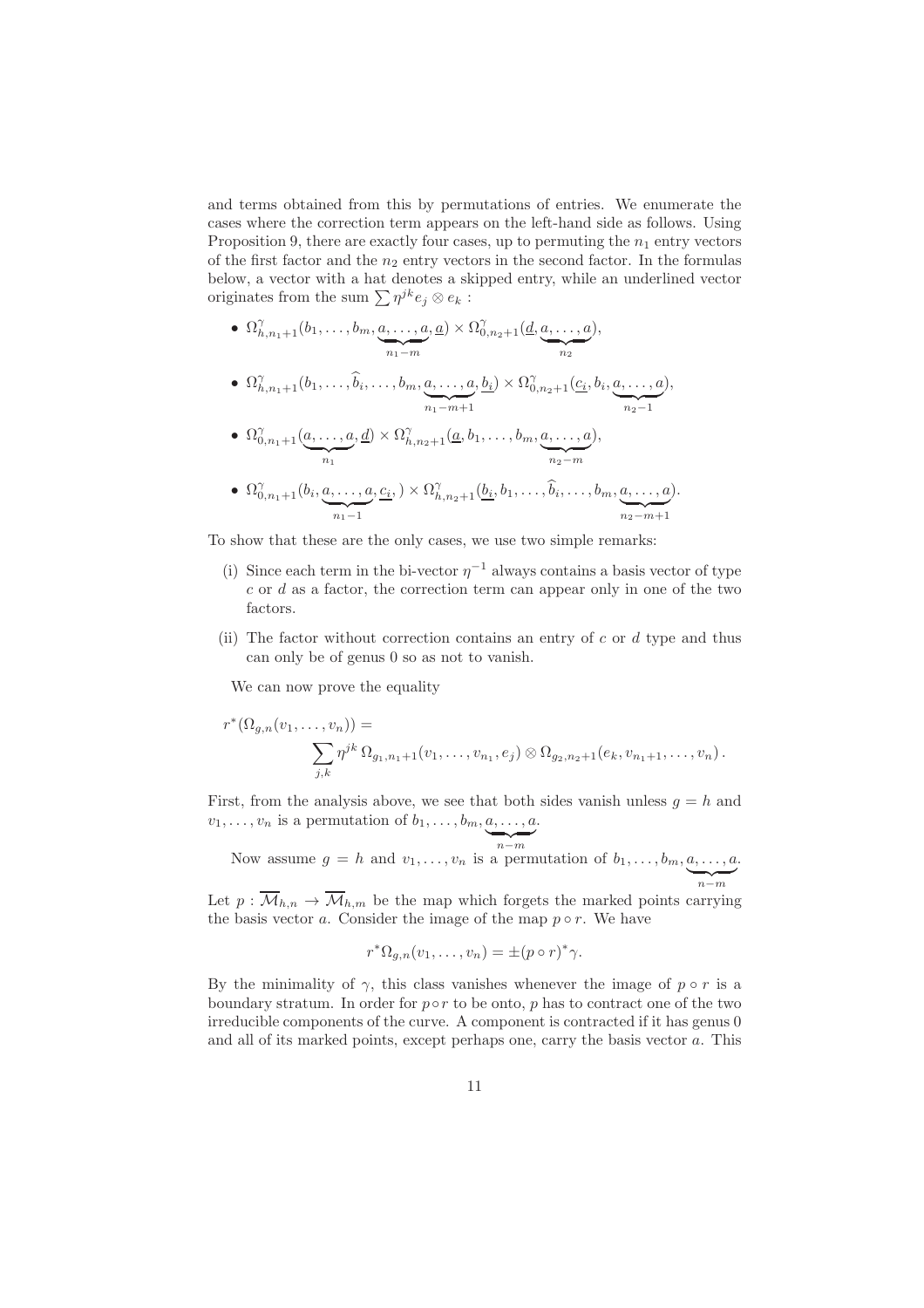leaves us with exactly the same four cases as in the enumeration above. In the first two cases, both

$$
r^*\Omega_{g,n}(v_1,\ldots,v_n)
$$

and

$$
\sum_{j,k} \eta^{jk} \Omega_{g_1,n_1+1}(v_1,\ldots,v_{n_1},e_j) \otimes \Omega_{g_2,n_2+1}(e_k,v_{n_1+1},\ldots,v_n)
$$

are equal to

$$
\pm (p \circ r)^* \gamma \otimes 1 ,
$$

the sign determined by the order of the vectors, which is the same on both sides. Similarly, in the last two cases, both

$$
r^*\Omega_{g,n}(v_1,\ldots,v_n)
$$

and

$$
\sum_{j,k} \eta^{jk} \Omega_{g_1,n_1+1}(v_1,\ldots,v_{n_1},e_j) \otimes \Omega_{g_2,n_2+1}(e_k,v_{n_1+1},\ldots,v_n)
$$

are equal to

$$
\pm 1\otimes (p\circ r)^*\gamma.
$$

Again, the sign is determined by the order of the vectors, which is the same on both sides. The proof of Theorem 6 is complete.  $\Diamond$ 

Remark 11 The strategy can be summarized as follows. Given a minimal class

$$
\gamma \in H^{>0}(\overline{\mathcal{M}}_{h,m},\mathbb{C}),
$$

we start with a Topological Field theory  $\omega^{\gamma}$  which depends only on the number of markings m. We then define  $\Omega^{\gamma}$  by adding a correction term to  $\omega^{\gamma}$  in the particular cases

$$
\Omega_{h,n}^{\gamma}(b_1,\ldots,b_m,\underbrace{a,\ldots,a}_{n-m}) = \omega_{h,n}^{\gamma}(b_1,\ldots,b_m,\underbrace{a,\ldots,a}_{n-m}) + p_{n,m}^*(\gamma), \qquad (4)
$$

up to permutations of the entries. To verify the CohFT axioms for  $\Omega^{\gamma}$ , we use the minimality of  $\gamma$  for lower moduli spaces and the exact solution of the TopFT  $\omega^{\gamma}$  of Proposition 9 for higher moduli spaces. It is important that the correction (4) occurs only for insertions in the maximal isotropic subspace spanned by  $a, b_1, \ldots, b_m$ .

**Remark 12** If  $\gamma$  is a minimal class of even degree, it is possible to remove the grading from the construction. The basis of the vector space  $V$  remains the same, but the quadratic form  $\eta$  becomes symmetric and, in general, all the signs related to the grading disappear. In this case, it is not necessary to require the number of marked points m to have the same parity as  $\gamma$ .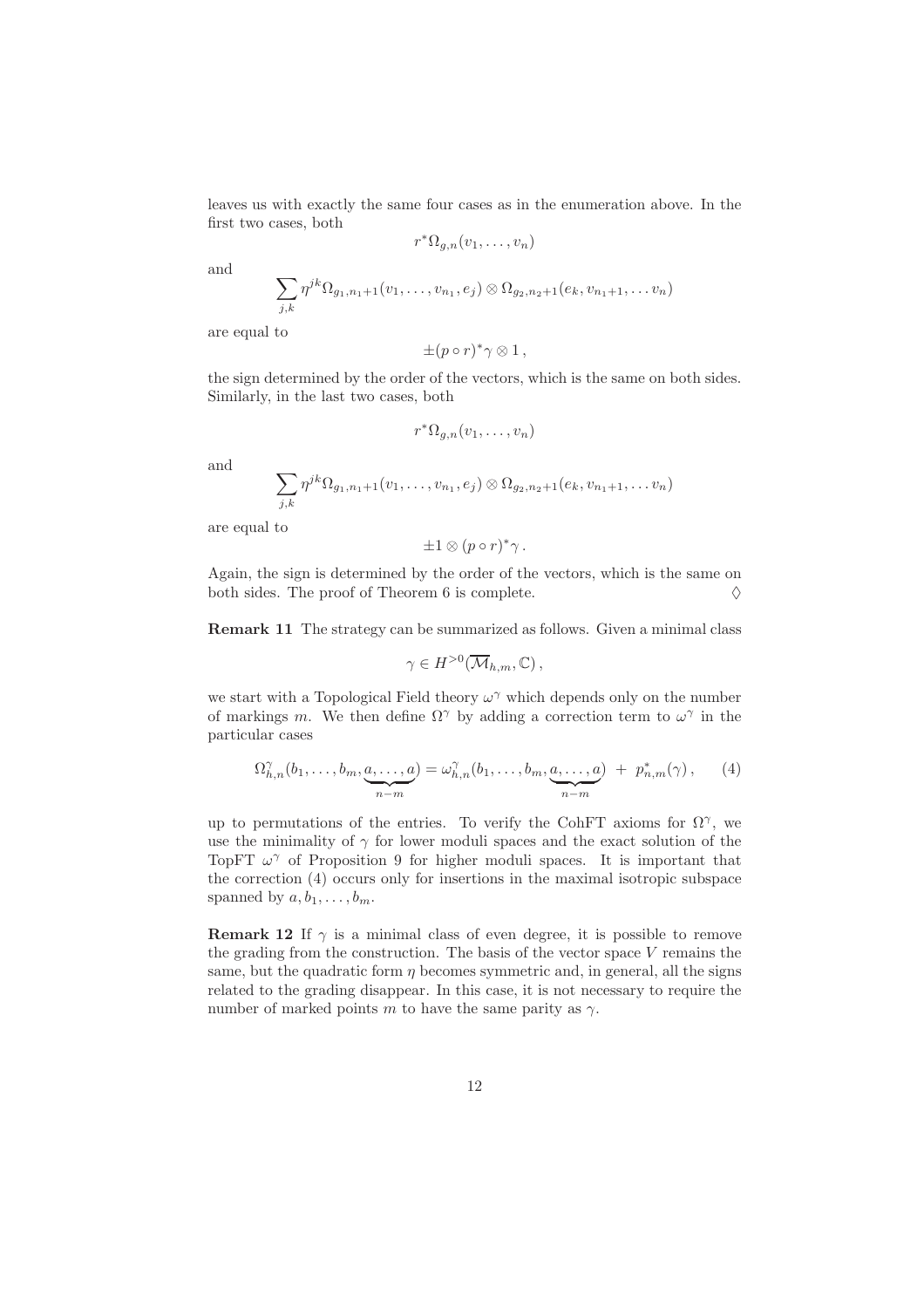### 2 Deformations

### 2.1 General theory

Let  $\Omega$  be a CohFT with unit and state space  $(V, \eta, 1)$ .

Definition 13 A system of tensors

$$
\Lambda=\Big(\Lambda_{g,n}: V^{\otimes n}\to H^*(\overline{\mathcal{M}}_{g,n},\mathbb{C})\Big)_{2g-2+n>0}
$$

defines a first order deformation of  $\Omega$  if

$$
\Big(\,\Omega_{g,n}+\epsilon\Lambda_{g,n}\,\Big)_{2g-2+n>0}
$$

satisfies the axioms of a CohFT with unit modulo  $\epsilon^2 = 0$ .

If the system of tensors  $\Lambda = (\Lambda_{g,n})_{2g-2+n>0}$  satisfies the further condition

$$
\Lambda_{0,3}=0\,,
$$

then the first order deformation  $\Lambda$  of  $\Omega$  preserves the TopFT structure. The proof of Theorem 6 shows that every minimal class

$$
\gamma\in H^{>0}(\overline{\mathcal{M}}_{h,m},\mathbb{C})
$$

whose degree has the same parity as m yields a first order deformation of  $\omega^{\gamma}$ which preserves the TopFT structure.

We can write the CohFT axiom conditions for the deformation

$$
\Big(\,\Omega_{g,n}+\epsilon\Lambda_{g,n}\,\Big)_{2g-2+n>0}
$$

more explicitly:

- (i) Each tensor  $\Lambda_{q,n}$  is  $S_n$ -invariant(in the Z<sub>2</sub>-graded sense) for the natural action of the symmetric group  $S_n$ .
- (iiq) The tensor  $q^*(\Lambda_{g,n}) \in H^*(\overline{\mathcal{M}}_{g-1,n+2}, \mathbb{C}) \otimes (V^*)^{\otimes n}$ , obtained via pull-back by the boundary morphism

$$
q:\overline{\mathcal{M}}_{g-1,n+2}\to \overline{\mathcal{M}}_{g,n} ,
$$

is required to equal the contraction of  $\Lambda_{q-1,n+2}$  by the bi-vector

$$
\sum_{j,k}\eta^{jk}e_j\otimes e_k.
$$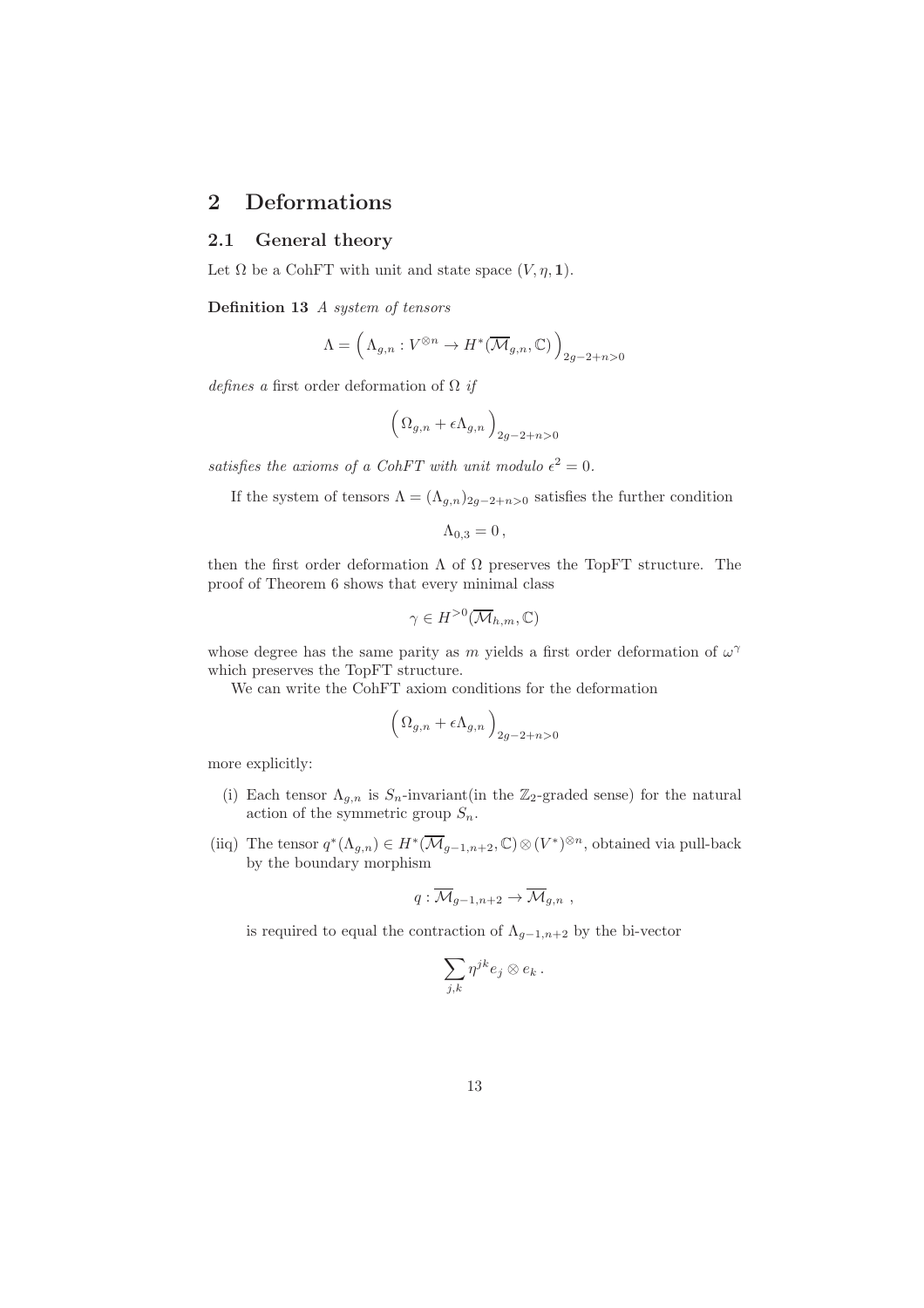(iir) The tensor  $r^*(\Lambda_{g,n})$ , obtained via pull-back by the boundary morphism

$$
r:\overline{\mathcal{M}}_{g_1,n_1+1}\times\overline{\mathcal{M}}_{g_2,n_2+1}\to\overline{\mathcal{M}}_{g,n},
$$

is required to equal

$$
\sum_{j,k} \eta^{jk} \Omega_{g_1,n_1+1}(v_1,\ldots,v_{n_1},e_j) \otimes \Lambda_{g_2,n_2+1}(e_k,v_{n_1+1},\ldots,v_n) + \sum_{j,k} \eta^{jk} \Lambda_{g_1,n_1+1}(v_1,\ldots,v_{n_1},e_j) \otimes \Omega_{g_2,n_2+1}(e_k,v_{n_1+1},\ldots,v_n).
$$

(iii) The tensor  $p^*(\Lambda_{g,n})$ , obtained via pull-back by the forgetful map

$$
p:\overline{\mathcal{M}}_{g,n+1}\to \overline{\mathcal{M}}_{g,n},
$$

is required to satisfy

$$
\Lambda_{g,n+1}(v_1,\ldots,v_n,\mathbf{1})=p^*\Lambda_{g,n}(v_1,\ldots,v_n)
$$

for all  $v_i \in V$ .

The simplest method of constructing deformations of  $\Omega$  is via Givental's R-matrix action. Other deformations are, in general, hard to find.

# 2.2 Isotropic deformations of the CohFT  $\omega^m$

Consider the topological field theory  $\omega^m$  defined in Sections 1.1 and 1.2. The state space V has basis

$$
B = (a, b_1, b_2, \ldots, b_m, c_1, c_2, \ldots, c_m, d),
$$

and carries the non-degenerate graded-symmetric 2-form on  $\eta$  defined by

$$
\eta(a, d) = \eta(d, a) = 1, \quad \eta(b_i, c_i) = -\eta(c_i, b_i) = 1
$$

with values on all other pairs of basis vectors defined to vanish.

**Definition 14** A first order deformation of  $\omega^m$  defined by  $\Lambda$  is isotropic if

$$
\Lambda_{g,n}(v_1,\ldots,v_{n-1},c_i) = \Lambda_{g,n}(v_1,\ldots,v_{n-1},d) = 0
$$

for all g, n,  $v_i \in \mathcal{B}$ , and  $1 \leq i \leq n$ .

**Theorem 15** Let  $\Lambda$  define an isotropic first order deformation of  $\omega^m$  which preserves the TopFT structure. Then,

$$
\Lambda_{g,n}(v_1,\ldots,v_n)\in H^*(\overline{\mathcal{M}}_{g,n},\mathbb{C})\quad \text{for}\quad v_j\in\{b_1,\ldots,b_m\}
$$

is always a minimal class.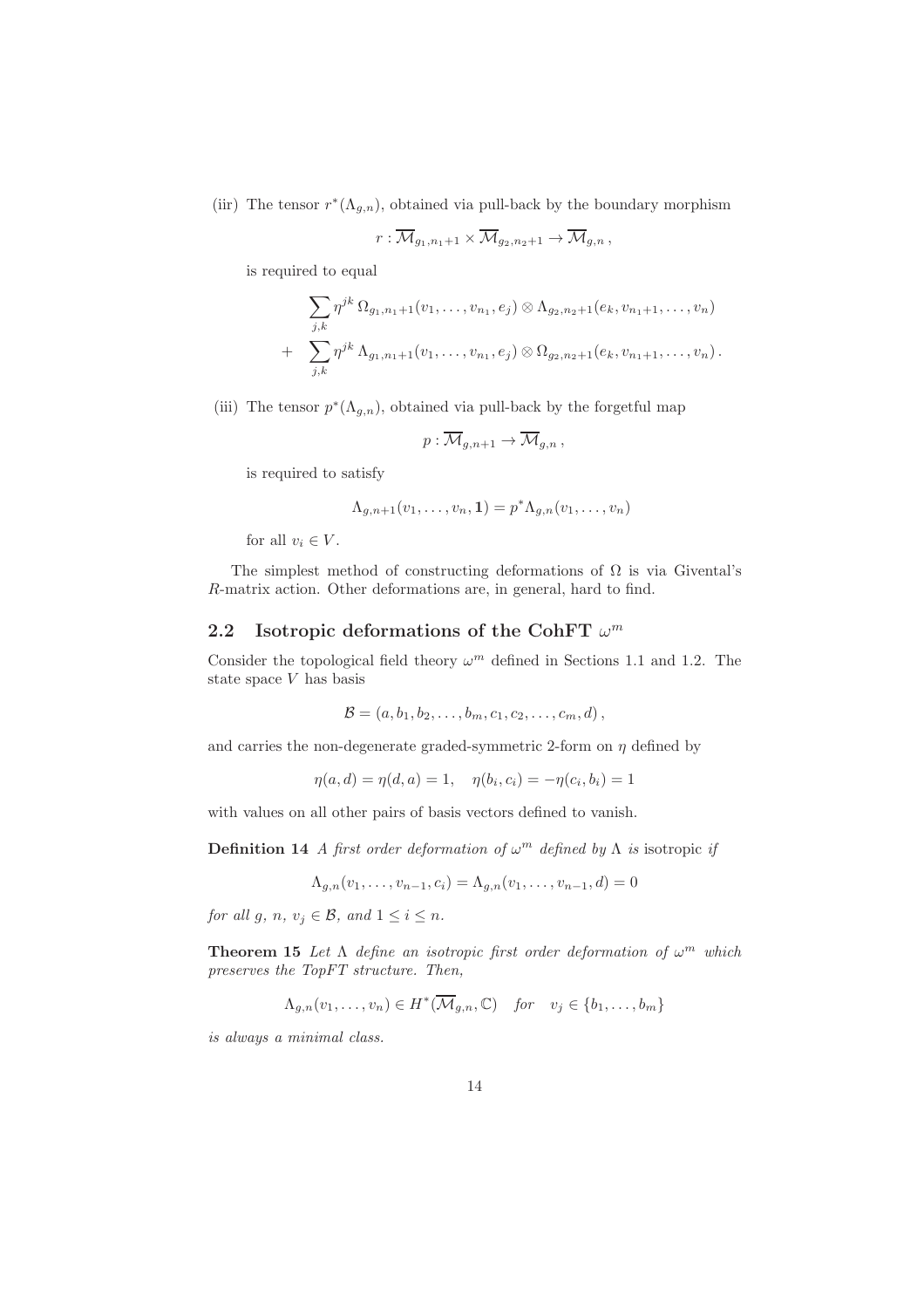**Proof.** Let  $(v_1, \ldots, v_n)$  be an *n*-tuple of vectors satisfying  $v_j \in \{b_1, \ldots, b_m\}$ for all  $j$ . In order to prove that the class

$$
\Lambda_{g,n}(v_1,\ldots,v_n)\in H^*(\overline{\mathcal{M}}_{g,n},\mathbb{C})
$$

is minimal, we must study the pull-backs under the boundary morphisms of type  $q$  and  $r$ .

• The vanishing of  $q^*(\Lambda_{g,n}(v_1,\ldots,v_n))$  under

$$
q:\overline{\mathcal{M}}_{g-1,n+2}\to \overline{\mathcal{M}}_{g,n}
$$

is immediate from axiom (iiq) of Section 2.1: each term of the bi-vector (2) always includes a basis element of type c or d.

• The vanishing of  $r^*(\Lambda_{g,n}(v_1,\ldots,v_n))$  under

$$
r:\overline{\mathcal{M}}_{g_1,n_1+1}\times\overline{\mathcal{M}}_{g_2,n_2+1}\to\overline{\mathcal{M}}_{g,n},
$$

where  $n = n_1 + n_2$  and  $g = g_1 + g_2$ , follows directly from axiom (iir), Proposition 9 for  $\omega^m$ , and the isotropic property of  $\Lambda$ .

Since  $\Lambda_{g,n}(v_1,\ldots,v_n)$  vanishes under all boundary restrictions, the class is minimal.  $\Diamond$ 

Theorems 6 and 15 show minimal classes  $\gamma$  satisfying deg  $\gamma = m \mod 2$  and the isotropic deformations of  $\omega^m$  are essentially equivalent notions. Deformations of  $\omega^m$  via Givental's R-matrix action will in general not be isotropic. Also, the R-matrix action will produce only deformations taking values in the tautological cohomology — so the deformations obtained from minimal classes

$$
\gamma \in H^{>0}(\overline{\mathcal{M}}_{h,m},\mathbb{C})
$$

will not always be obtained via the R-action.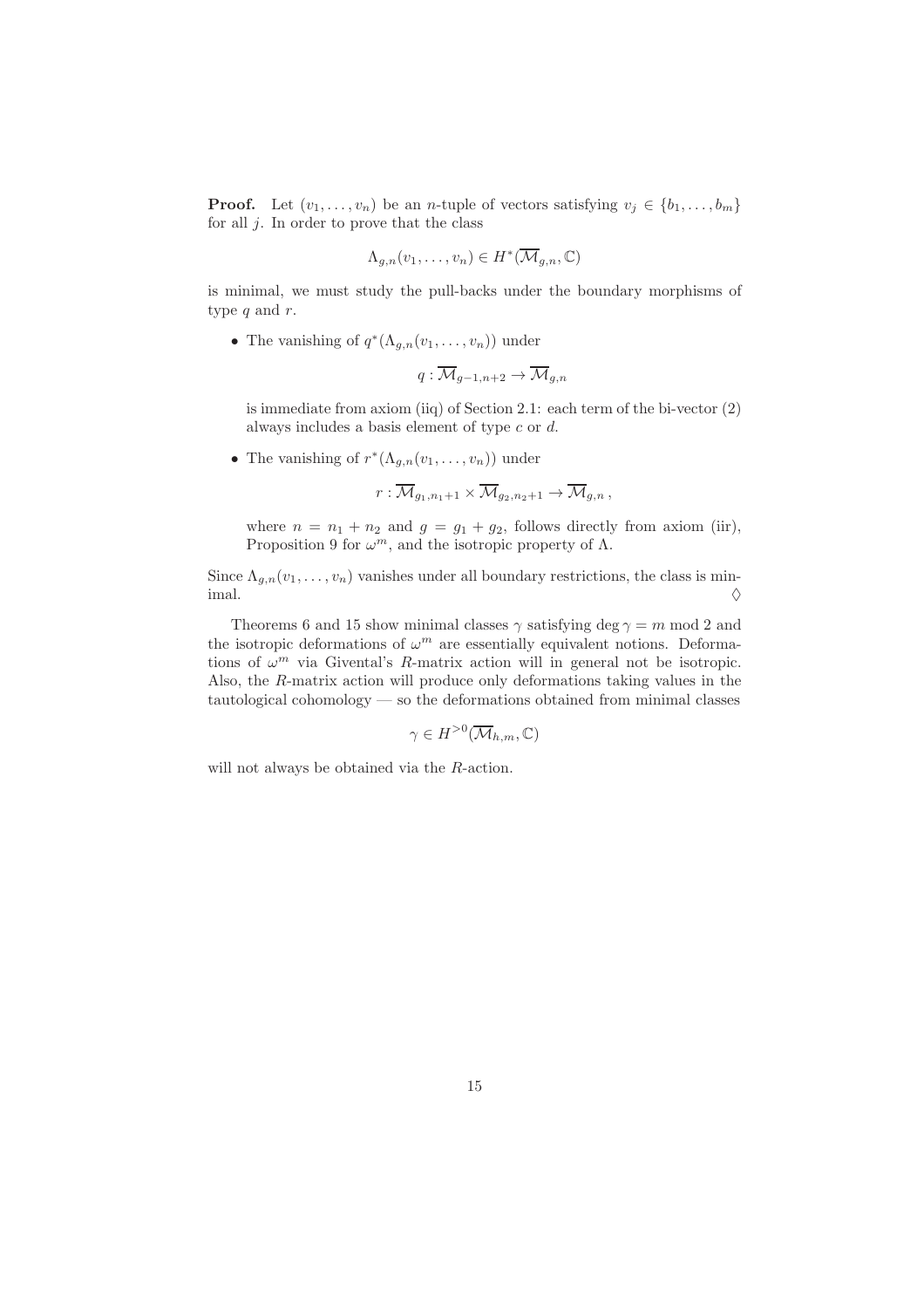# Appendix: Minimal cohomology classes on  $\overline{\mathcal{M}}_{a,n}$ in low genus

### by D. Petersen

### A1. Minimal cohomology

In this appendix, we make some remarks regarding minimal cohomology classes on  $\overline{\mathcal{M}}_{g,n}$ . Cohomology will always be taken with Q-coefficients. We begin by recalling a useful result from Deligne's mixed Hodge theory.

**Proposition 1** Let X be a smooth projective variety,  $Z \subset X$  a closed subvariety<sup>5</sup> of pure codimension c with complement U,  $\widetilde{Z} \rightarrow Z$  any resolution of singularities. There are exact sequences

$$
H^{k-2c}(\widetilde{Z})(-c) \to H^k(X) \to \text{Gr}_k^W H^k(U) \to 0
$$

and

$$
0 \to \mathrm{Gr}_{k}^{W} H_{c}^{k}(U) \to H^{k}(X) \to H^{k}(\widetilde{Z}).
$$

Proof. The first exact sequence follows by combining [4, Corollaire 3.2.17] and [5, Corollaire 8.2.8]. The second one is just the Poincaré dual of the first one.  $\diamond$ 

We apply Proposition 1 to the case where  $X = \overline{\mathcal{M}}_{q,n}$ ,  $U = \mathcal{M}_{q,n}$ , and  $\widetilde{Z}$  is the normalization of the boundary, so that each component of  $\widetilde{Z}$  is either of the form  $\mathcal{M}_{g',n'+1} \times \mathcal{M}_{g-g',n-n'+1}$  or  $\mathcal{M}_{g-1,n+2}$ .

**Definition 2** Let  $H_{\min}^k(\overline{\mathcal{M}}_{g,n}) \subseteq H^k(\overline{\mathcal{M}}_{g,n})$  denote the subspace of minimal cohomology classes.

**Proposition 3** For all  $k$ ,  $g$ , and  $n$ , there is an isomorphism

$$
\operatorname{Gr}_{k}^{W} H_{c}^{k}(\mathcal{M}_{g,n}) \cong H_{\min}^{k}(\overline{\mathcal{M}}_{g,n}).
$$

**Proof.** Immediate from the second exact sequence of Proposition 1.  $\diamond$ 

Proposition 4 There is a perfect pairing between

$$
\operatorname{Gr}_{k}^{W} H^{k}(\mathcal{M}_{g,n}) \quad \text{and} \quad H_{\min}^{2(3g-3+n)-k}(\overline{\mathcal{M}}_{g,n}).
$$

 ${}^{5}Z$  need not be irreducible.

<sup>&</sup>lt;sup>6</sup>For some components,  $\widetilde{Z}$  is 2-fold cover of the normalization, but Proposition 1 still holds.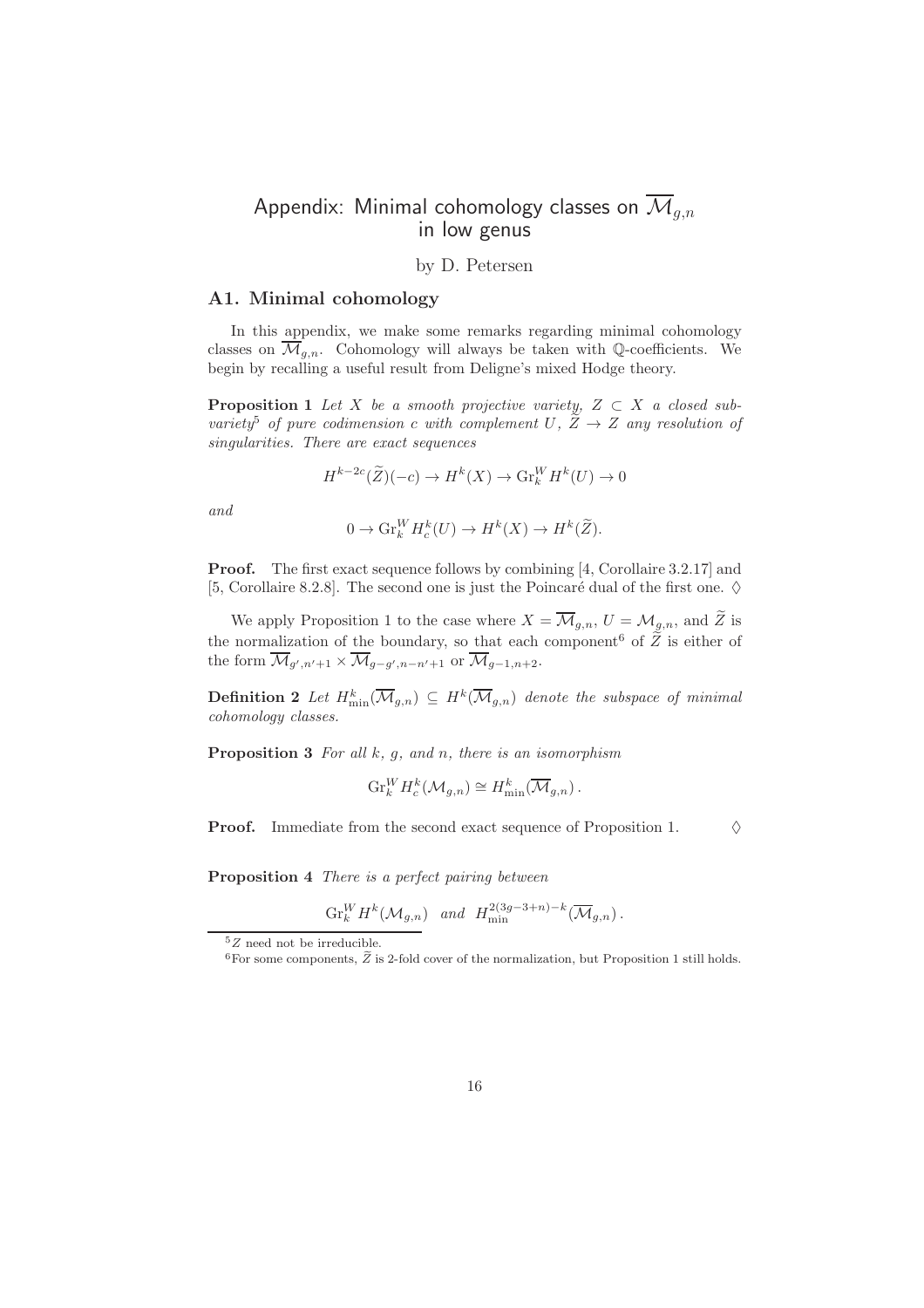**Proof.** There is a perfect pairing between  $H^k(\mathcal{M}_{g,n})$  and  $H_c^{2(3g-3+n)-k}(\mathcal{M}_{g,n})$ by Poincaré duality, which induces a perfect pairing between their respective associated graded for the weight filtration. With the previous proposition, the result follows.

In fact the perfect pairing of Proposition 4 can be described more explicitly. Take any class  $\alpha \in \mathrm{Gr}_k^W H^k(\mathcal{M}_{g,n})$ , and lift it (non-canonically) to a class  $\overline{\alpha} \in H^k(\overline{\mathcal{M}}_{g,n})$ . If  $\beta \in H^{2(3g-3+n)-k}_{min}(\overline{\mathcal{M}}_{g,n})$  is a class of complementary degree, then the cup product

$$
\overline{\alpha} \cup \beta \in H^{2(3g-3+n)}(\overline{\mathcal{M}}_{g,n}) \cong \mathbb{Q}
$$

is in fact well defined: if  $\overline{\alpha}'$  is a different choice of lift, then the difference  $\overline{\alpha} - \overline{\alpha}'$ is pushed forward from the boundary, so its integral against  $\beta$  is zero since  $\beta$ vanishes on the boundary. The reader familiar with the  $\lambda_a \lambda_{a-1}$ -pairing on the tautological ring of  $\mathcal{M}_q$  will find this construction familiar; indeed, what makes the  $\lambda_q \lambda_{q-1}$ -pairing work is precisely that  $\lambda_q \lambda_{q-1}$  is a minimal class on  $\overline{\mathcal{M}}_q$ .

### A2. Minimal classes in genus zero

**Proposition 5** The point class in  $H^{2(n-3)}(\overline{\mathcal{M}}_{0,n})$  is the only minimal class in  $H^*(\overline{\mathcal{M}}_{0,n}).$ 

Proof. There are very many ways to see this; here is one. By Proposition 4, the claim is equivalent to  $\mathrm{Gr}_{k}^{W} H^{k}(\mathcal{M}_{0,n}) = 0$  for  $k > 0$ . Consider the compactification  $\mathcal{M}_{0,n} \subset \mathbb{C}^{n-3} \subset \mathbb{P}^{n-3}$ . By the first exact sequence of Proposition 1, there is a surjection  $H^k(\mathbb{P}^{n-3}) \to Gr_k^W H^k(\mathcal{M}_{0,n})$ . This map factors through H<sup>k</sup> (C n−3 ), which vanishes for k > 0. ♦

### A3. Minimal classes in genus one

**Proposition 6** The point class in  $H^{2n}(\overline{\mathcal{M}}_{1,n})$  is the only minimal class of even degree in  $H^*(\overline{\mathcal{M}}_{1,n}).$ 

**Proof.** By Proposition 4, this is equivalent to the claim that  $\mathrm{Gr}_{2k}^WH^{2k}(\mathcal{M}_{1,n})$ is nontrivial only for  $k = 0$ , which is exactly [19, Theorem 1.1].

As pointed out in the body of this paper, the existence of odd cohomology in  $H^*(\overline{\mathcal{M}}_{1,n})$  for  $n \geq 11$  implies that there exist plenty of odd minimal classes in genus one. For any positive integer  $k$  there is a rational Hodge structure  $S[k]$  which is "attached" to the space  $S_k$  of cusp forms for  $SL(2, \mathbb{Z})$  of weight k. Over C, the Hodge structure becomes canonically the direct sum of the spaces of holomorphic and antiholomorphic cusp forms:

$$
S[k]\otimes_{\mathbb{Q}}\mathbb{C}\cong S_k\oplus \overline{S_k}.
$$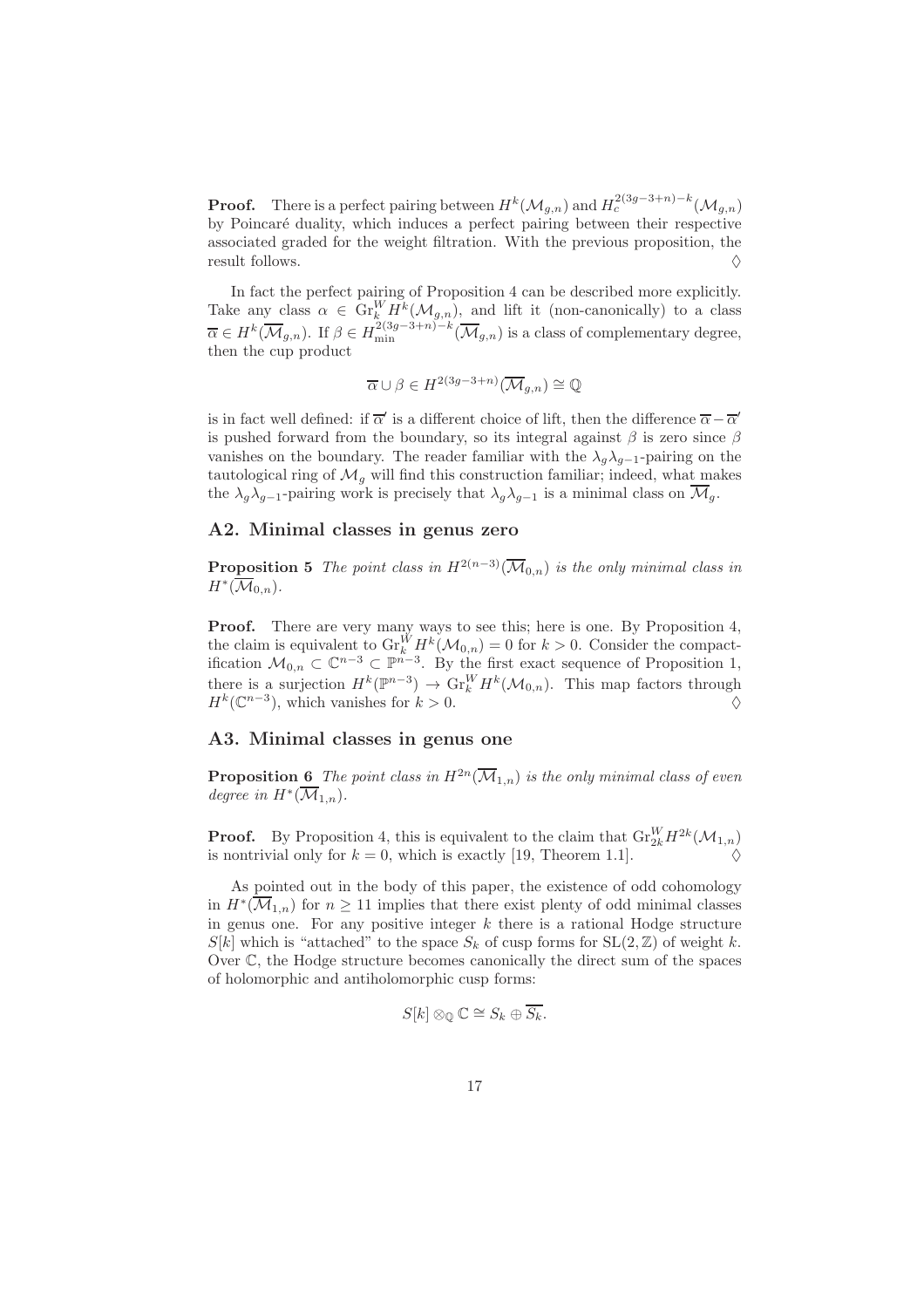The Hodge structure  $S[k]$  is pure of weight  $k-1$ , and the Hodge numbers of the two summands above are  $(k-1,0)$  and  $(0, k-1)$ . Arguments similar to those of [19, Section 2 and 3] allow one to prove the following more refined statement.

Proposition 7 There is an isomorphism

$$
\operatorname{Gr}_{k}^{W} H^{k}(\mathcal{M}_{1,n}) \cong S[k+1] \otimes \operatorname{Ind}_{S_{k} \times S_{n-k}}^{S_{n}} \operatorname{sgn}_{k} \otimes \mathbf{1}_{n-k}
$$

for all  $n \geq k$ . When  $n < k$ ,  $\mathrm{Gr}_{k}^{W} H^{k}(\mathcal{M}_{1,n}) = 0$ .

We omit the proof.

### A4. Minimal classes from tautological classes

Before moving on to genus two, let us point out an obvious source of classes in  $\mathrm{Gr}_{k}^{W}H^{k}(\mathcal{M}_{g,n})$ : every tautological class on  $\mathcal{M}_{g,n}$  is of pure weight, being the class of an algebraic cycle. Thus every tautological class in  $RH^k(\mathcal{M}_{g,n})$ must "give rise to" a minimal class in degree  $2(3g - 3 + n) - k$ , where we put quotation marks to emphasize that the vector spaces  $\operatorname{Gr}_k^W H^k(\mathcal{M}_{g,n})$  and  $H_{\min}^{2(3g-3+n)-k}(\overline{\mathcal{M}}_{g,n})$  are dual to each other and a vector in one of them does not correspond canonically to any vector in the other one.

By a result of Buryak-Shadrin-Zvonkine [2], the tautological ring of  $\mathcal{M}_{q,n}$ vanishes above cohomological degree  $2(g-1)$  for  $n > 0$ , and  $RH^{2(g-1)}(\mathcal{M}_{g,n})$  is spanned by the classes  $\psi_1^{g-1}, \psi_2^{g-1}, \ldots, \psi_n^{g-1}$ . These classes should correspond to certain minimal classes in the cohomology of  $\overline{\mathcal{M}}_{q,n}$ , and this is in fact explained in [2]: let

$$
\alpha_s = \lambda_g \lambda_{g-1} \psi_1 \psi_2 \dots \psi_s \dots \psi_n
$$

where the hat means an omitted factor. In [2, Section 2] the authors show that the classes  $\alpha_s$  are minimal, and that the pairing between the n classes  $\alpha_1, \ldots, \alpha_n$ and  $\psi_1^{g-1}, \ldots, \psi_n^{g-1}$  is perfect. The authors of [2] also proposed a generalization of the Faber conjecture: that the ring  $RH^*(\mathcal{M}_{g,n})$  is level of type n, i.e. that a class in the tautological ring vanishes if and only if its product with any class of complementary degree vanishes. We expect this to be false. However, if we assume this statement for the moment, then every nonzero  $\alpha \in RH^k(\mathcal{M}_{g,n})$ pairs nontrivially with a class in  $RH_{\min}^{2(3g-3+n)-k}(\overline{\mathcal{M}}_{g,n})$ , and the collection of minimal classes on  $\overline{\mathcal{M}}_{g,n}$  that "'corresponds to"  $RH^*(\mathcal{M}_{g,n})$  is just the ideal in  $RH^*(\overline{\mathcal{M}}_{g,n})$  generated by the *n* minimal classes  $\alpha_1,\ldots,\alpha_s$ .

Remark 8 In genus zero and one, every cohomology class (resp. every even degree cohomology class) on  $\mathcal{M}_{q,n}$  is tautological. Moreover, the tautological ring of  $\mathcal{M}_{q,n}$  is trivial in these cases. This is another way of seeing Propositions 5 and 6.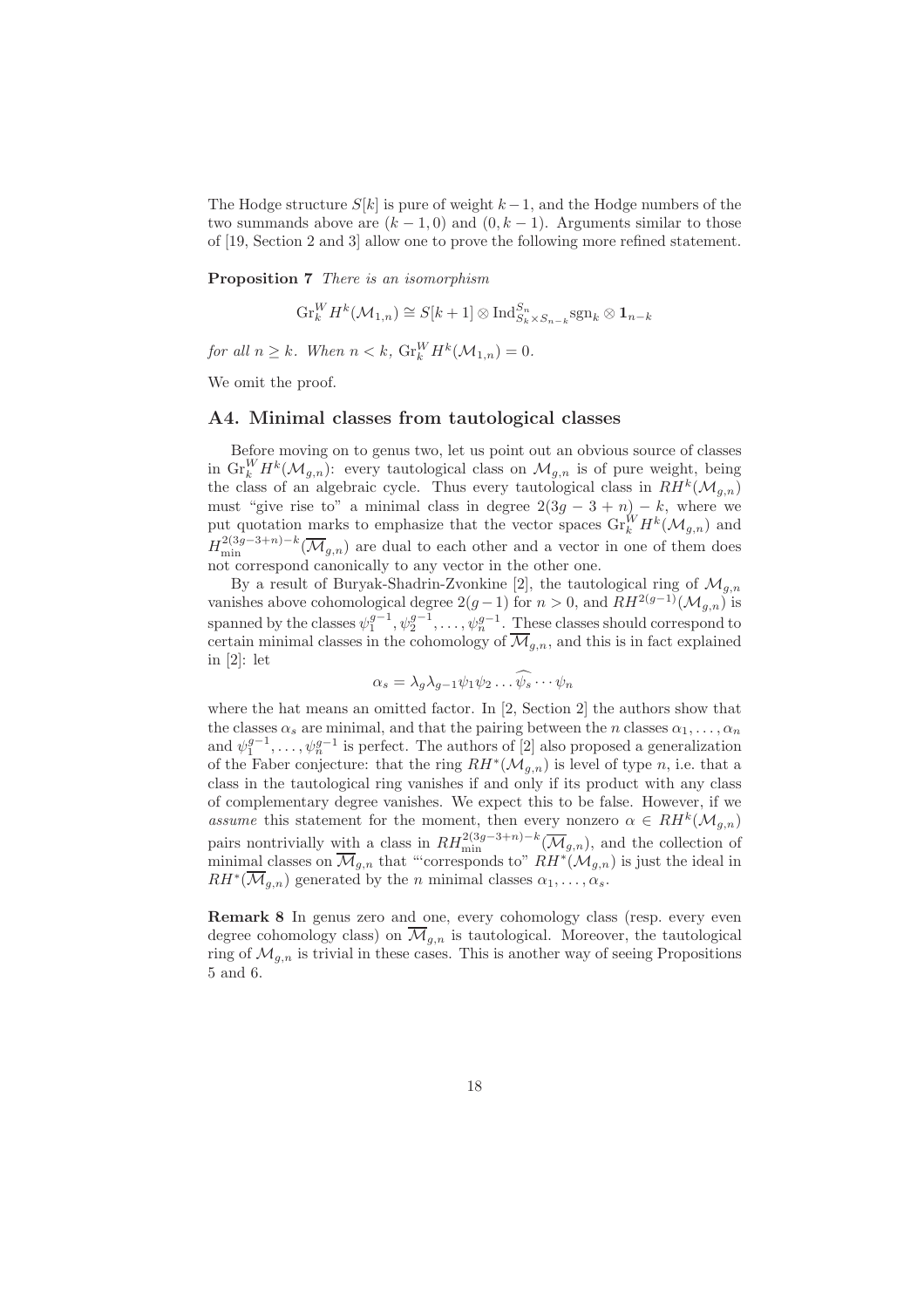### A5. More interesting examples in genus two

When  $g = 2$ , the tautological ring  $RH^*(\mathcal{M}_{2,n})$  has rank n in cohomological degree 2 and vanishes above this, and, as explained in the previous subsection, one finds a subspace of *n* minimal classes in  $H_{\min}^{4+2n}(\overline{\mathcal{M}}_{2,n})$ . However, in genus two it is not true that every class in  $\mathrm{Gr}^W_{2k}H^{2k}(\mathcal{M}_{2,n})$  is tautological. The first time one sees a pure even degree class on  $\mathcal{M}_{2,n}$  is when  $n = 20$ , in which case one finds the class constructed by Graber–Pandharipande [9]: the class in  $H^{22}(\overline{\mathcal{M}}_{2,20})$  of bielliptic curves whose markings are switched pairwise by the bielliptic involution is nontautological, and its restriction to  $H^{22}(\mathcal{M}_{2,20})$  is nontrivial. In fact  $\mathrm{Gr}^W_{22}H^{22}(\mathcal{M}_{2,20})$  is spanned by the bielliptic class and its conjugates under the  $\mathbb{S}_{20}$ -action, and equals a copy of the representation  $[2, 2, ..., 2]$ of  $\mathbb{S}_{20}$ . By Proposition 4, this shows that  $H^{24}_{min}(\overline{\mathcal{M}}_{2,20})$  is also spanned by a copy of the representation  $[2, 2, \ldots, 2]$ . But it is also known that the Graber– Pandharipande class (and its  $\mathbb{S}_{20}$ -conjugates) are the only nontautological even degree classes on  $\overline{\mathcal{M}}_{2,20}$ , in the sense that the span of these classes and the tautological ring is the whole even cohomology. In particular, the classes in  $H_{\text{min}}^{24}(\overline{\mathcal{M}}_{2,20})$  must be tautological. The assertions of this paragraph are proven in [21, 22].

By what we have said so far, there must exist a tautological minimal class on  $\overline{\mathcal{M}}_{2,20}$ , very different from the "obvious" examples given by the classes  $\alpha_s$ from the previous subsection.

**Problem 9** Find a geometric construction<sup>7</sup> of a minimal class in  $R^{12}(\overline{\mathcal{M}}_2, n)$ .

As we will see shortly, the class must in fact be the pushforward of a class in  $R^{11}(\overline{\mathcal{M}}_{1.22}).$ 

Hain and Looijenga [10, Conjecture 5.4] at one point conjectured that the ideal of minimal classes in the tautological ring of  $\overline{\mathcal{M}}_g$  is principal, generated by  $\lambda_q \lambda_{q-1}$ ; this was part of a proposed generalization of Faber's conjecture on  $\mathcal{M}_q$ . The obvious generalization to incorporate marked points would be that the ideal of minimal classes in  $R^*(\overline{\mathcal{M}}_{g,n})$  is generated by  $\alpha_1, \ldots, \alpha_n$ . From what we have said here, such a conjecture is false (and fails "for the first time" on  $\overline{\mathcal{M}}_{2,20}$ ).

For  $n > 20$ , one finds a larger and larger number of nontautological classes. and one could hope to find a nontautological even minimal class in genus two. Unfortunately, this is not possible:

**Proposition 10** Every class in  $H^{2k}_{min}(\overline{\mathcal{M}}_{2,n})$  is pushed forward along the boundary map from  $H^{2k-2}(\overline{\mathcal M}_{1,n+2})$ . In particular, every even minimal cohomology class in genus two is tautological.

**Proof.** From Proposition 1 we get the short exact sequence

$$
H^{k-2}(\overline{\mathcal{M}}_{1,n+2}) \to H^k(\overline{\mathcal{M}}_{2,n}) \to H^k(\mathcal{M}_{2,n}^{ct}).
$$

<sup>7</sup>The problem is formulated in Chow.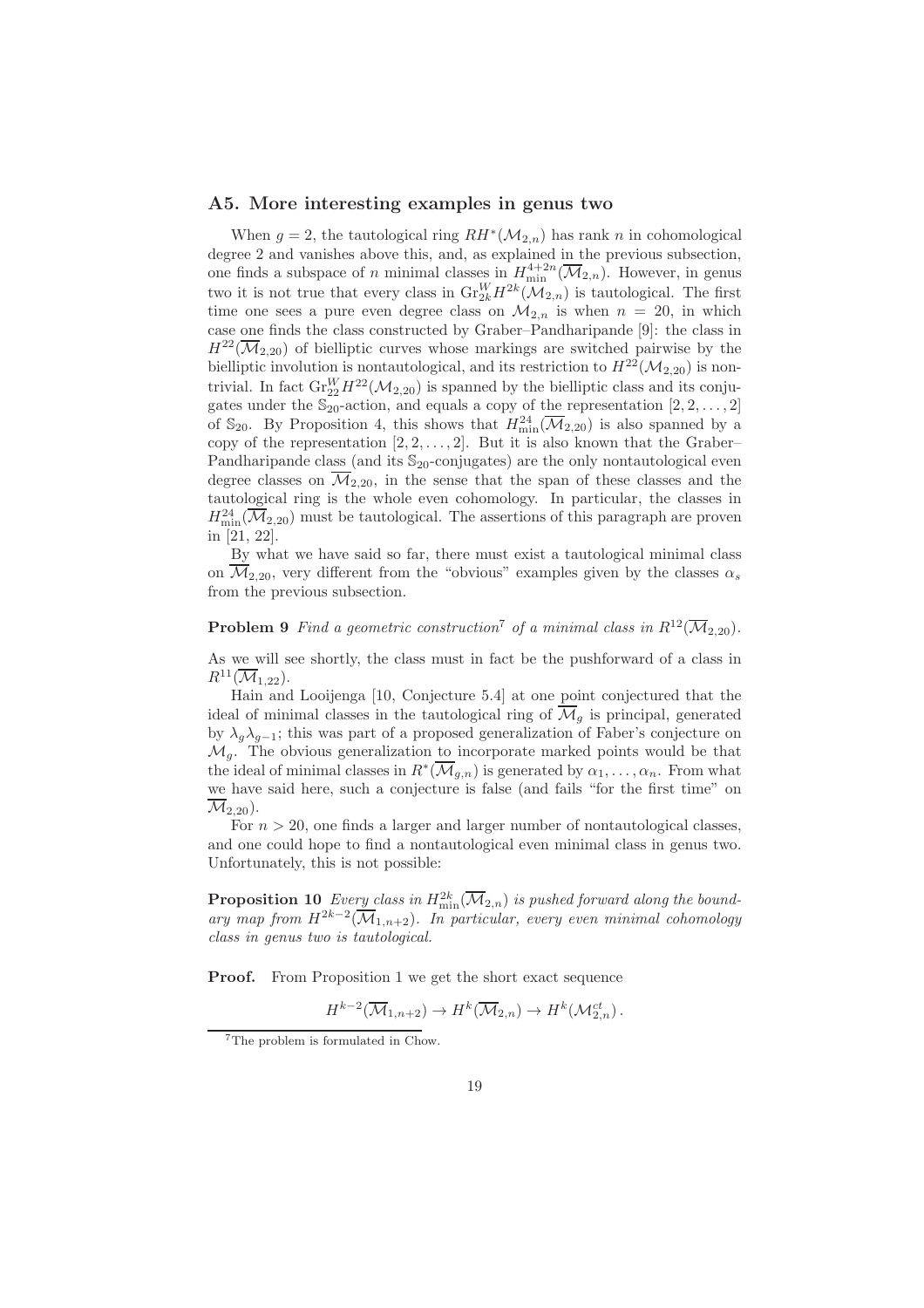This shows that classes not pushed forward from  $\overline{\mathcal{M}}_{1,n+2}$  map injectively into  $H^k(\mathcal{M}_{2,n}^{ct})$ . Since the map from  $\mathrm{Gr}_{k}^WH_c^k(\mathcal{M}_{2,n})=H_{\min}^k(\overline{\mathcal{M}}_{2,n})$  factors through  $H_c^k(\mathcal{M}_{2,n}^{ct})$ , it is enough to argue that a minimal class of even degree which is in the image of  $H_c^k(\mathcal{M}_{2,n}^{ct}) \to H^k(\mathcal{M}_{2,n}^{ct})$  is actually zero.

Now we apply the results of [21]. From the study of the decomposition theorem in that paper we see that if  $f: M_{2,n}^{ct} \to M_2^{ct}$  is the forgetful map then there are isomorphisms

$$
H^k_c(\mathcal{M}_{2,n}^{ct})\cong \bigoplus_{p+q=k}H^p_c(\mathcal{M}_2^{ct},R^qf_*\mathbb{Q}),\quad H^k(\mathcal{M}_{2,n}^{ct})\cong \bigoplus_{p+q=k}H^p(\mathcal{M}_2^{ct},R^qf_*\mathbb{Q}),
$$

compatible with the map  $H_c^k(\mathcal{M}_{2,n}^{ct}) \to H^k(\mathcal{M}_{2,n}^{ct}),$  and that the sheaves  $R^q f_* \mathbb{Q}$ decompose as direct sums of local systems on  $\mathcal{M}_2^{ct}$  and on  $\text{Sym}^2 \mathcal{M}_{1,1}$  associated to representations of the symplectic group.

The cohomology of local systems on  $\mathcal{M}_2^{ct} = A_2$  is known from [20], where it is in particular shown that the map  $H_c^k(A_2, V_\lambda) \to H^k(A_2, V_\lambda)$  can only be nontrivial in the middle degree  $k = 3$ . In particular a minimal class on  $\mathcal{M}_{2,n}^{ct}$ which lies in a summand corresponding to such a local system must be of odd degree, as the sheaves  $R^q f_*\mathbb{Q}$  have vanishing cohomology for odd q because of the hyperelliptic involution. On the other hand the cohomologies of local systems on  $\text{Sym}^2 \mathcal{M}_{1,1}$  will never give rise to nontrivial minimal classes; those summands of  $H^*(\mathcal{M}_{2,n}^{ct})$  restrict isomorphically to corresponding summands in the cohomology of the preimage of  $\text{Sym}^2\mathcal{M}_{1,1}$ , i.e. to the cohomology of  $\mathcal{M}^{ct}_{2,n} \setminus \mathcal{M}^{rt}_{2,2}$  $\mathcal{L}_{2,n}$ .

Remark 11 An important ingredient in the previous proof is that we understand completely the cohomology of local systems in genus two. In genus three there is only partial conjectural information based on point counts [1]. Assuming conjectural formulas for the cohomology of local systems in genus three, it seems plausible that one can obtain a similar result also when  $g = 3$ : any minimal even class on  $\overline{\mathcal{M}}_{3,n}$  is pushed forward from  $\overline{\mathcal{M}}_{2,n+2}$ . Since there are even non-tautological classes in genus two, this does not rule out the existence of minimal even non-tautological classes in genus three. The same conjectural formulas suggest that the first case where one finds nontautological classes is  $\mathcal{M}_{3,18}$ .

Remark 12 Just as in genus one, there are lots of odd minimal classes on  $\overline{\mathcal{M}}_{2n}$ , which can be described in terms of automorphic forms. Although there is no statement as simple as Proposition 7, it turns out that every vector-valued cusp eigenform for  $Sp(4, \mathbb{Z})$  of weight  $\geq 3$  gives rise to cohomology classes<sup>8</sup> on  $\overline{\mathcal{M}}_{2,n}$ , and these are always going to minimal. There are also classes coming from "endoscopy".

<sup>8</sup>For an introduction to these constructions, see [6, Section 3].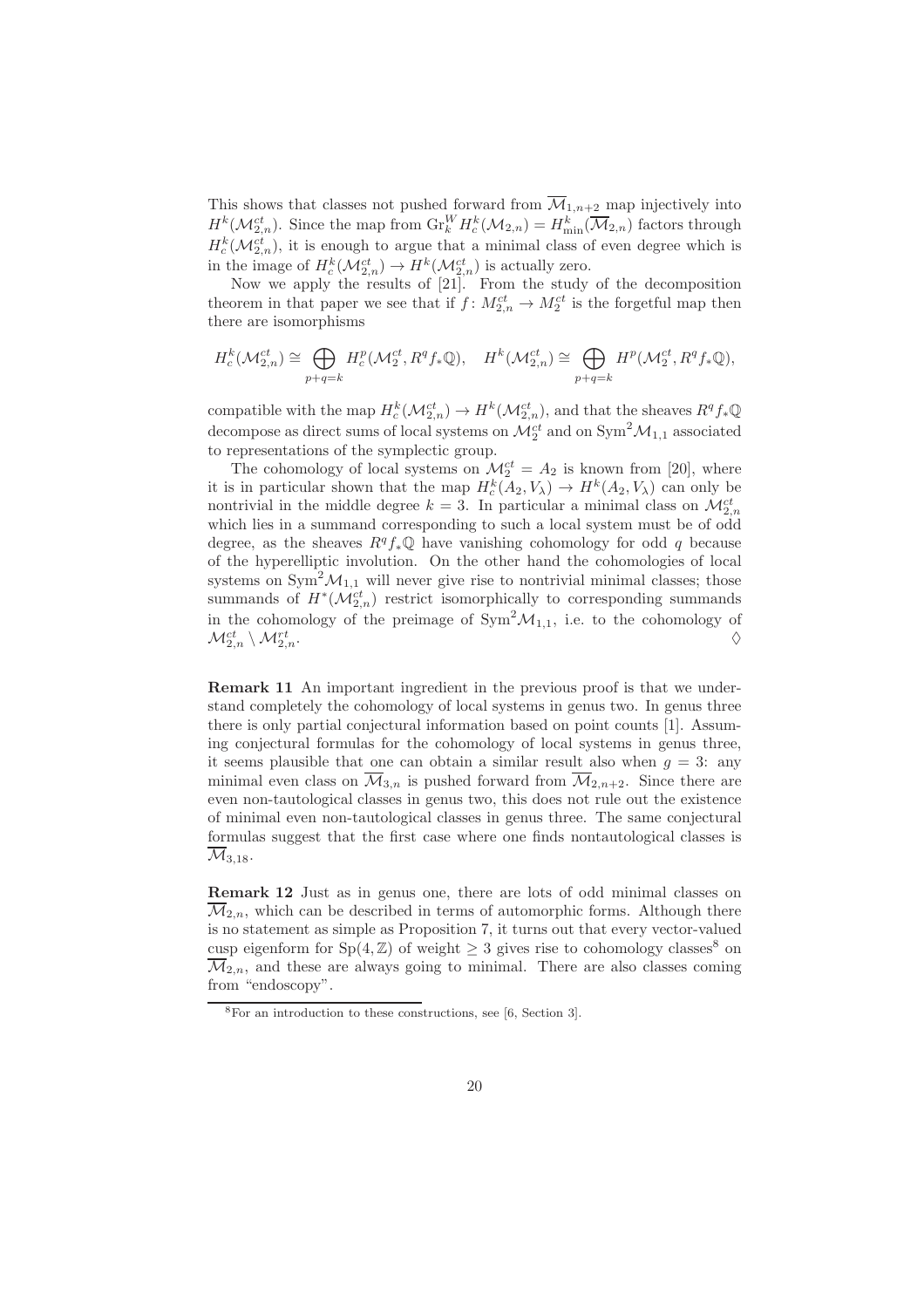### References

- [1] J. Bergström, C. Faber, and G. van der Geer, Siegel modular forms of degree three and the cohomology of local systems, Selecta Math. (N.S.) 20 (2014), 83–124.
- [2] A. Buryak, S. Shadrin, and D. Zvonkine, Top tautological group of  $\mathcal{M}_{q,n}$ , J. Eur. Math. Soc. 18 (2016), 2925–2951.
- [3] P. Deligne and D. Mumford, The irreducibility of the space of curves of given genus, Pub. IHES 36 (1969), 75–109.
- [4] P. Deligne, *Théorie de Hodge II*, Pub. IHES  $40$  (1971), 5–57.
- [5] P. Deligne, *Théorie de Hodge III*, Pub. IHES 44 (1974), 5-77.
- [6] C. Faber and R. Pandharipande, Tautological and non-tautological cohomology of the moduli space of curves in Handbook of Moduli, Vol. I, 292–330, Advanced Lectures in Mathematics 24, International Press, Beijing, 2013.
- [7] A. Givental, Gromov-Witten invariants and quantization of quadratic Hamiltonians, Mosc. Math. J. 1 (2001), 551–568.
- [8] A. Givental, Semisimple Frobenius structures at higher genus, Internat. Math. Res. Notices (2001), 1265–1286.
- [9] T. Graber and R. Pandharipande, Constructions of nontautological classes on moduli spaces of curves, Michigan Math. J. 51 (2003), 93–109.
- [10] R. Hain and E. Looijenga, Mapping class groups and moduli spaces of curves in Algebraic geometry—Santa Cruz 1995, Proc. Sympos. Pure Math. 62, 97–142, Amer. Math. Soc., Providence, RI, 1997.
- [11] F. Janda, Gromov-Witten theory of target curves and the tautological ring, Michigan Math. J. 66 (2017), 683–698.
- [12] F. Janda, Relations on  $\overline{\mathcal{M}}_{g,n}$  via equivariant Gromov-Witten theory of  $\mathbf{P}^1$ , Alg. Geom. 4 (2017), 311–336.
- [13] M. Kontsevich and Yu. Manin, Gromov-Witten classes, quantum cohomology, and enumerative geometry, Comm. Math. Phys. 164 (1994), 525–562.
- [14] A. Marian, D. Oprea, R. Pandharipande, A. Pixton, and D. Zvonkine, The Chern character of the Verlinde bundle over  $\overline{M}_{q,n}$ , J. Reine Angew. Math. 732 (2017), 147–163.
- [15] R. Pandharipande, A calculus for the moduli space of curves, Proceedings of Algebraic geometry – Salt Lake City 2015, Proc. Sympos. Pure Math, Part 1, 97, pp. 459–488. arXiv:1603.05151.
- [16] R. Pandharipande, Cohomological field theory calculations, Proceedings of ICM 2018, Vol. 1, pp. 869–898. arXiv:1712.02528.